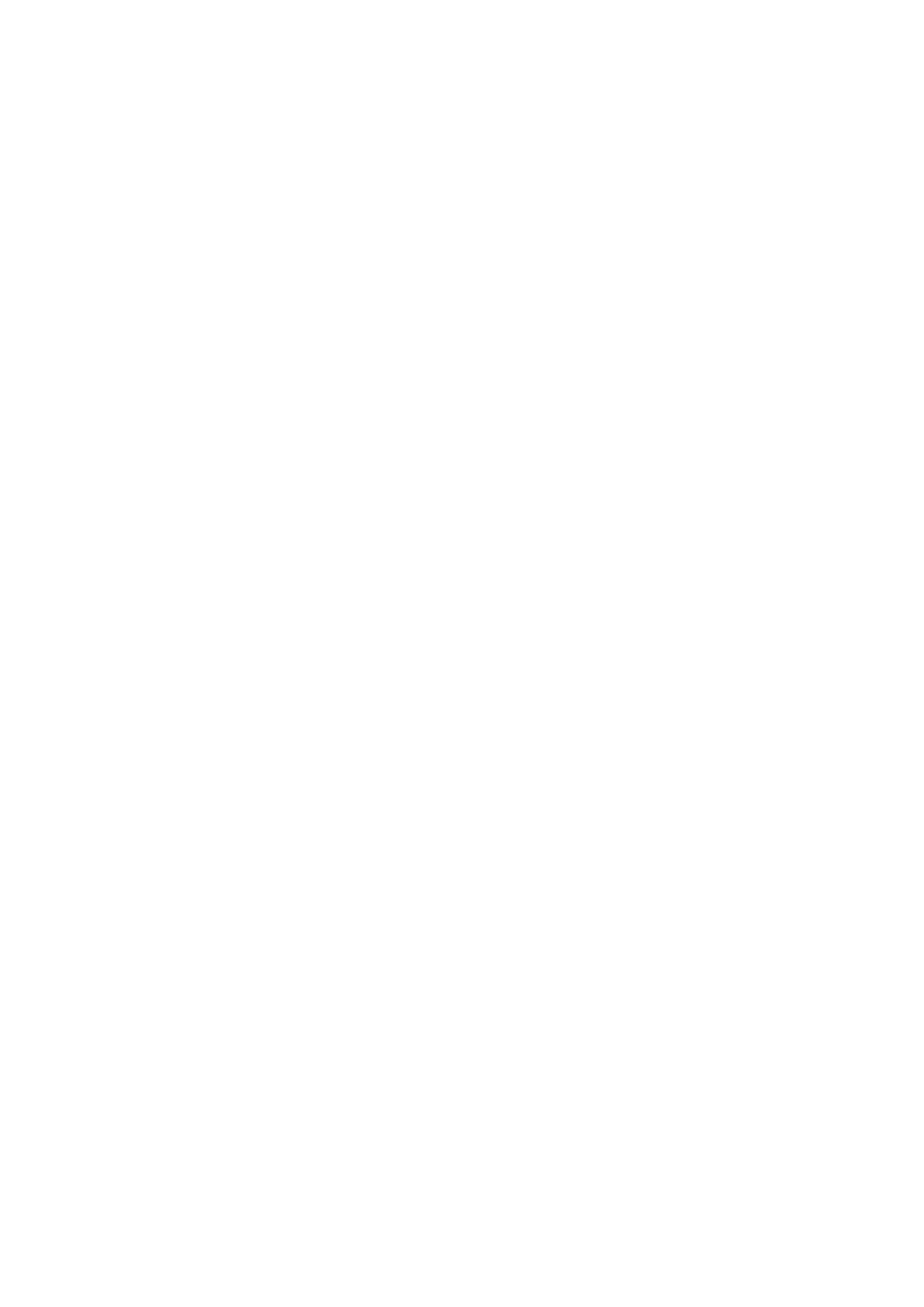## **Payment Systems Regulator**

Annual Report and Accounts 2014-2015 (for the year ended 31 March 2015)

Presented to Parliament pursuant to paragraph 8(3) of Schedule 4 of the Financial Services (Banking Reform) Act 2013

Ordered by the House of Commons to be printed on 2 July 2015

HC 165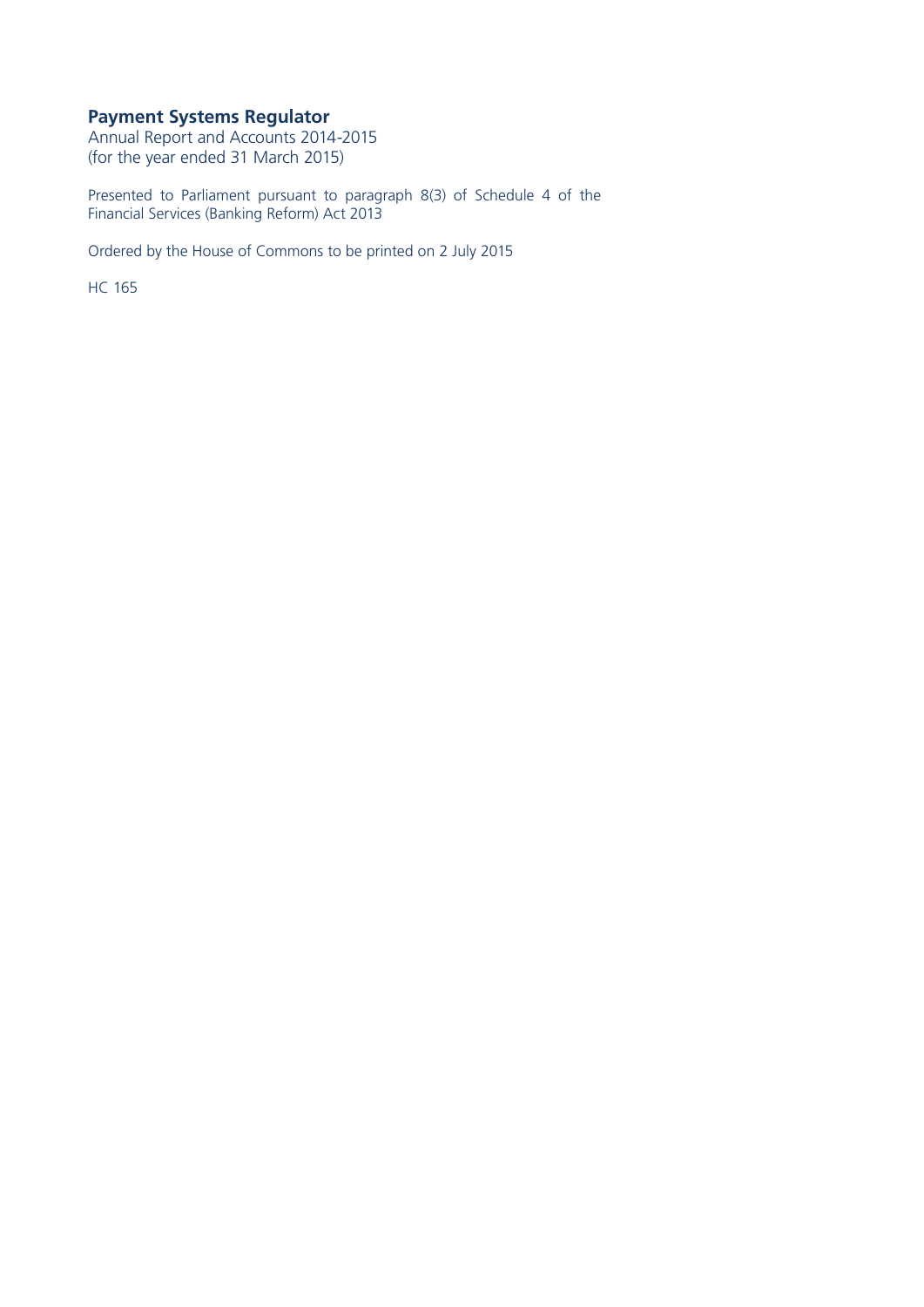© Payment Systems Regulator copyright 2015

The text of this document (this excludes, where present, the Royal Arms and all departmental or agency logos) may be reproduced free of charge in any format or medium provided that it is reproduced accurately and not in a misleading context. The material must be acknowledged as Payment Systems Regulator copyright and the document title specified. Where third party material has been identified, permission from the respective copyright holder must be sought.

Any enquiries related to this publication should be sent to us at: Payment Systems Regulator 25 North Colonnade London E14 5HS

This publication is available at https://www.gov.uk/government/publications

Print ISBN 9781474121392 Web ISBN 9781474121408

ID 08061508 07/15

Printed on paper containing 75% recycled fibre content minimum

Printed in the UK for the Williams Lea Group on behalf of the Controller of Her Majesty's Stationery Office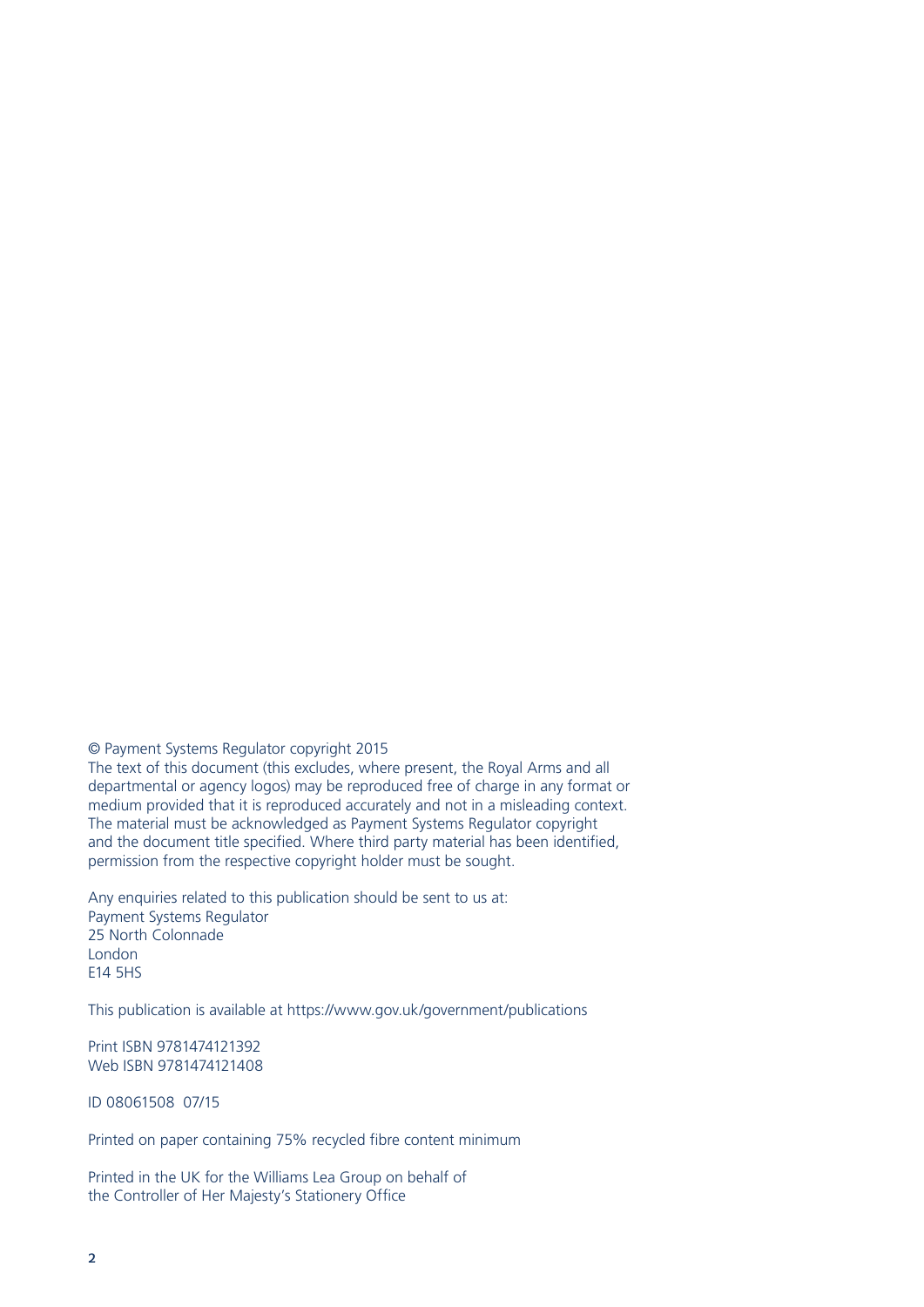## **Contents**

| Foreword                    | 4  |
|-----------------------------|----|
| Introduction                | 6  |
| Ready to regulate           | 8  |
| Looking forward             | 10 |
| Strategic Report            | 12 |
| Directors' Report           | 16 |
| <b>Financial Statements</b> | 20 |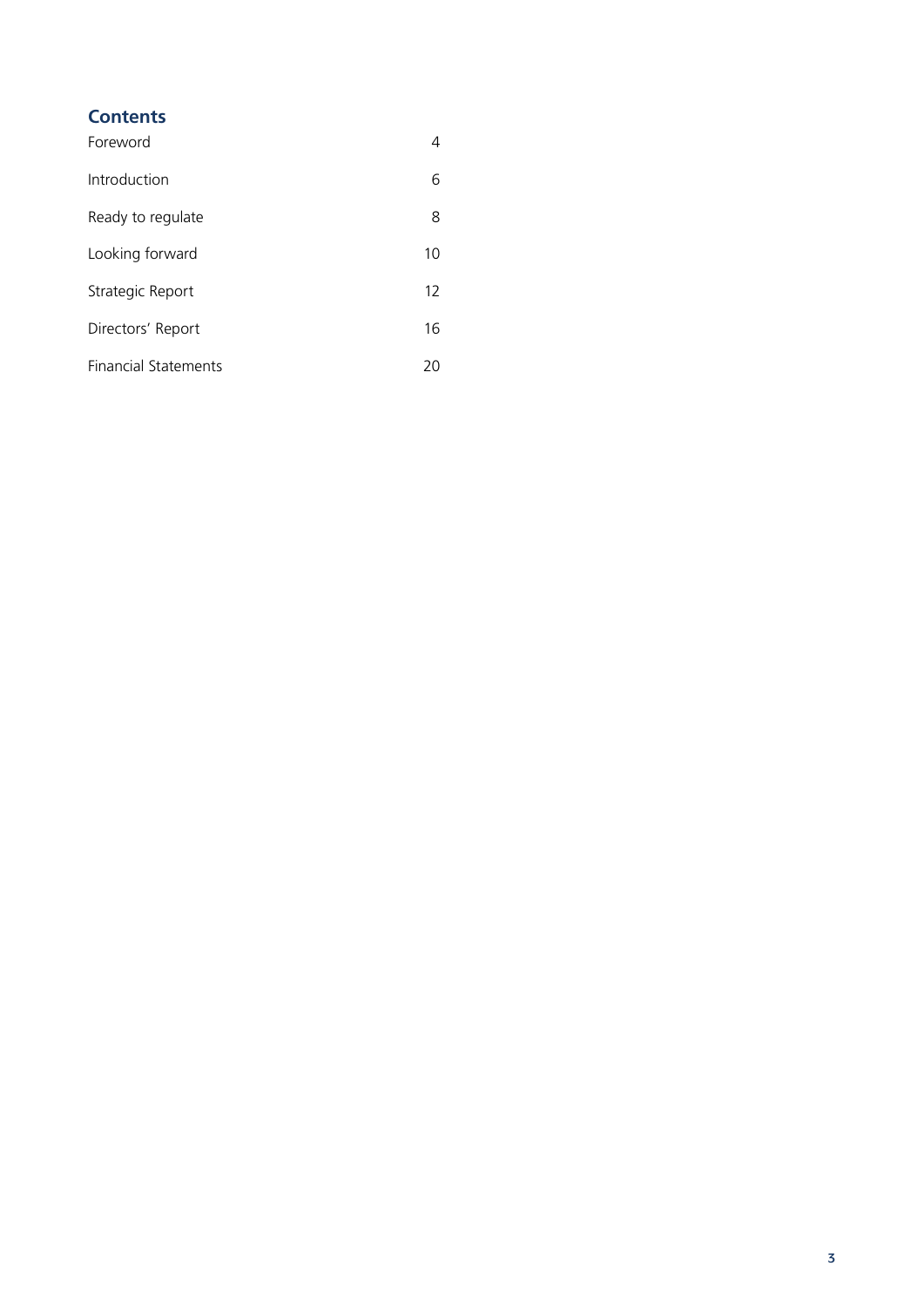# Foreword

1 April 2015 saw the Payment Systems Regulator become fully operational, after an intense period of consultation and preparation. It is now time to move forward and to create real change in the payments industry.

The PSR has already shown it can listen to a wide range of voices and we thank the many people and organisations who have contributed so far. The policy statement showed our ambition to use these different views to encourage cooperation, promote effective competition and support innovation, while giving clear direction about the future of the industry.

I look forward to seeing the further fruits of this strong start and to reporting on how the PSR will make payment systems work well for those that use them.

ILS a thur for

**John Griffith-Jones** Chairman

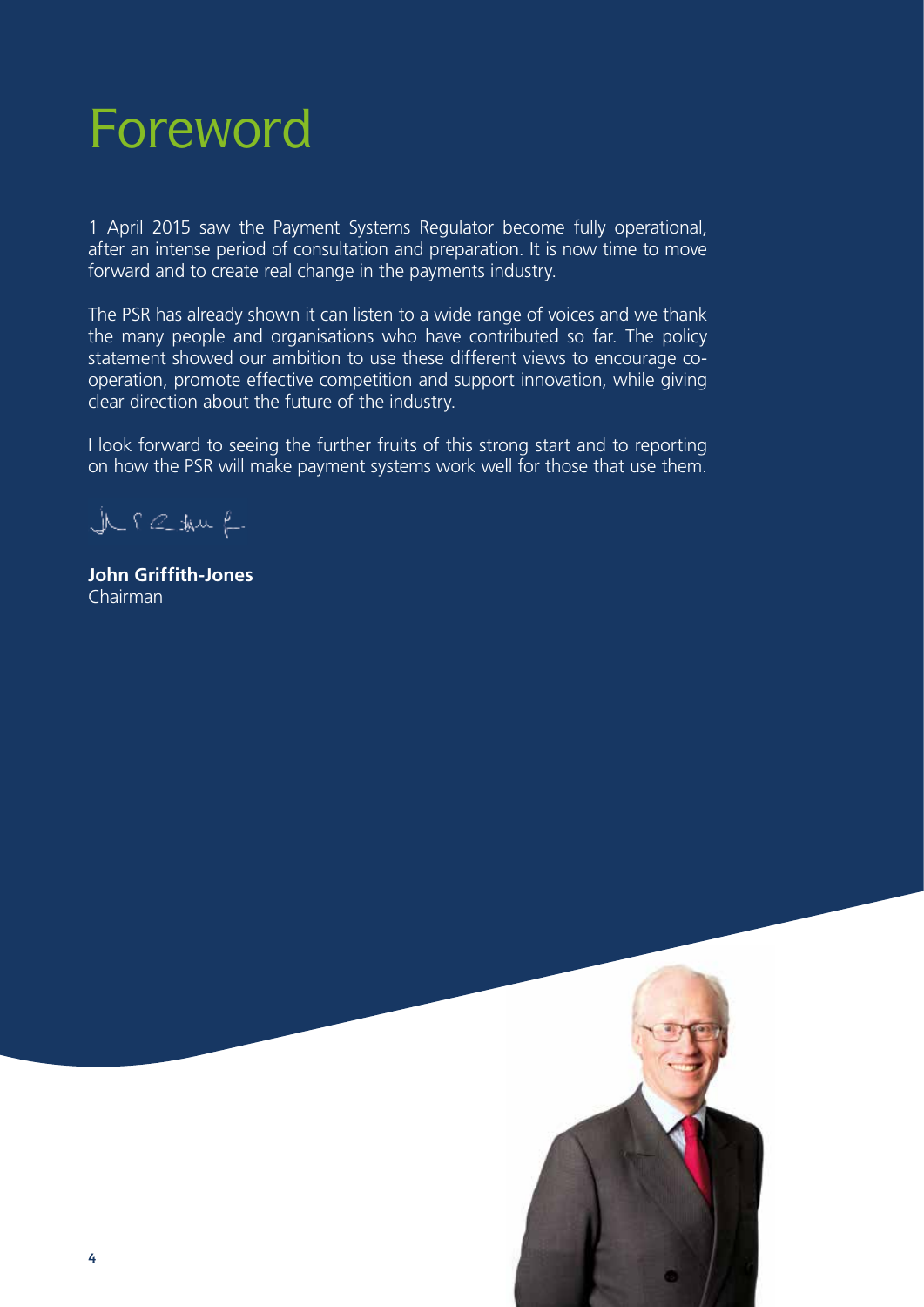The past year has been one of concentrated activity: we have put an expert team in place and created policies, processes and our regulatory framework. We have consulted widely – both with the industry and with the people and organisations that use payment systems. And, on April 1 2015, we became a fully-fledged, independent economic regulator, and concurrent competition authority.

It is now time to fulfil our purpose and make payment systems work well for those that use them. It is an important purpose: from consumers making purchases or receiving their salary or pension, to major institutions transferring large sums of money, payment systems touch everyone – it is vital they are accessible, reliable, secure and value for money.

I am confident we can open up the industry to new players and encourage innovation which consumers and organisations will value, while promoting their interests. I believe we have the right team and the right framework in place to do this well – although, of course, we will continue to develop both.

I am proud of the work reflected in this report and, along with my team, I look forward to the task ahead of us and the undoubted challenges to come.

 $\rightarrow$  Mx.

**Hannah Nixon** Managing Director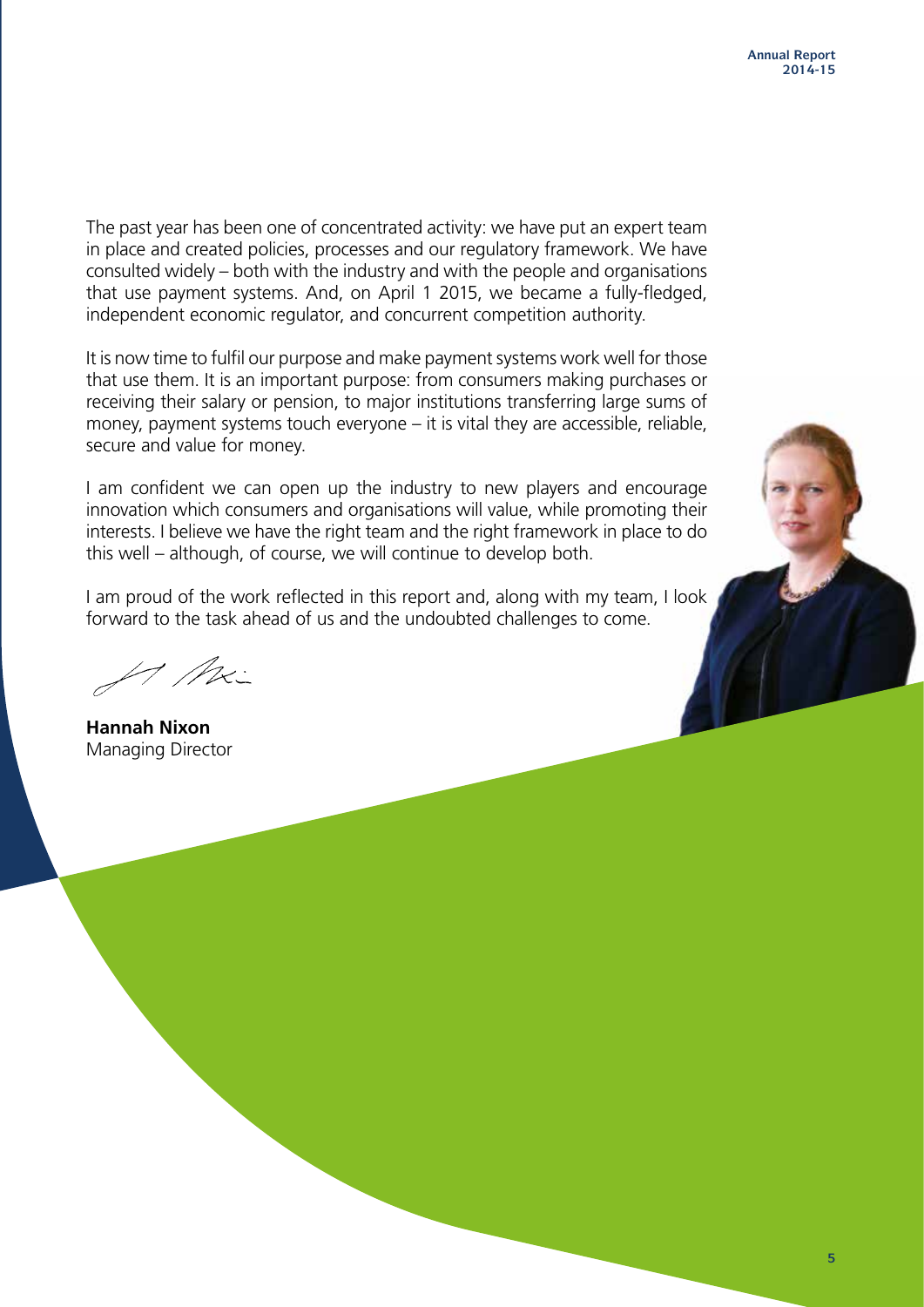# Introduction

This is our first Annual Report. It reports on our progress for the year 2014/15, a period of intense consultation and activity which saw us becoming fully operational on 1 April 2015.

Our work in 2014/15 was very much focused on creating an effective regulator, with the right policies, processes and people in place to carry out our work well from our first day of operation. From our statutory objectives we have set our priority activities, using the information we gathered from consulting with the industry and the people and organisations that use payment services to do this.

As we are now fully operational, it is natural that we'll see a change of focus – from effective set-up to effective regulation. The work carried out in 2014/15 has given us a strong foundation to work from, guided by our overall objectives of promoting competition, innovation and the interests of service-users.

## **HM Treasury designated 8 payment systems:** Bacs, C&C (Cheque & Credit), CHAPS, Faster Payments Scheme (FPS), LINK, Northern Ireland Cheque Clearing (NICC), MasterCard,

Visa Europe (Visa)

**Engagement Initial engagement**  5 workshops: **event** Regulatory approach, Access, Infrastructure, Governance & Innovation 2 questionnaires: **FCA's call for input:** Access to interbank payment payment systems systems & Access to card regulation payment systems **PSR Panel:** panel of industry experts that contributes towards the effective development of PSR strategy and policy – is one of the PSR's statutory requirements **Objectives set in statute** • Promote competition EAV**IVAR**NA<mark>I</mark>NAICAEN • Promote innovation • Promote the interests of service-users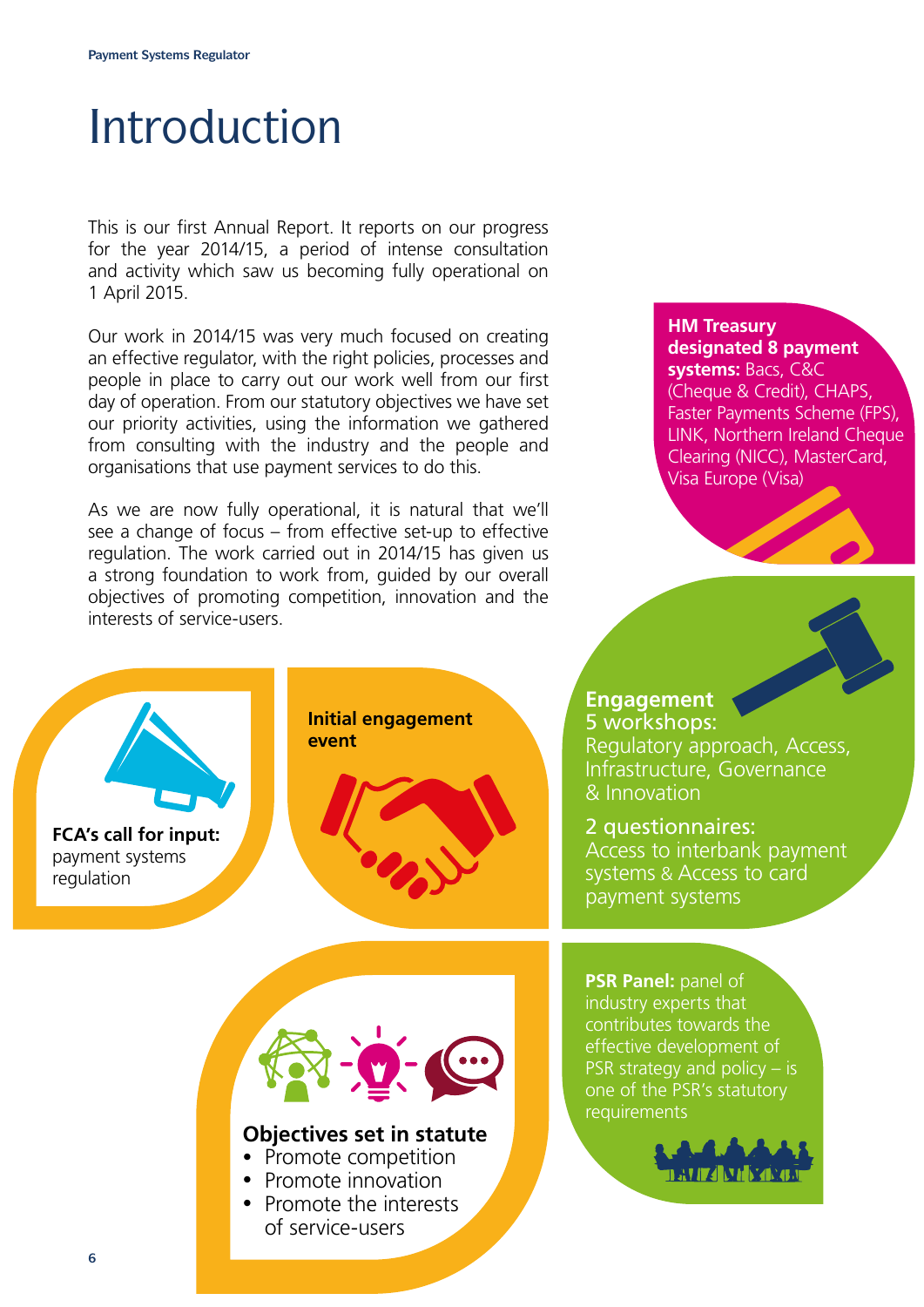## **Consultation**

CP 15/1: *PSR Competition concurrency guidance:* we consulted on procedural guidance relating to our competition powers.

## **Consultation**

CP 14/1: *A new regulatory framework for payment systems in the UK:* we set out our proposed approach to regulating payment systems that have been designated by HM Treasury

## **Policy work programme**

• Market review into the supply of indirect access to payment systems

**PSR is fully operational**

- Market review into the ownership and competitiveness of infrastructure provision
- Card payment systems programme of work
- Payments Strategy Forum

**Continue building our organisation**

• Implementation of our access and governance directions

## **Policy statement**

PS 15/1: *A new regulatory framework for payment systems in the UK:* confirmed how we will regulate the payment systems industry from 1 April 2015, and reports on the main issues arising from Consultation Paper PSR CP 14/1

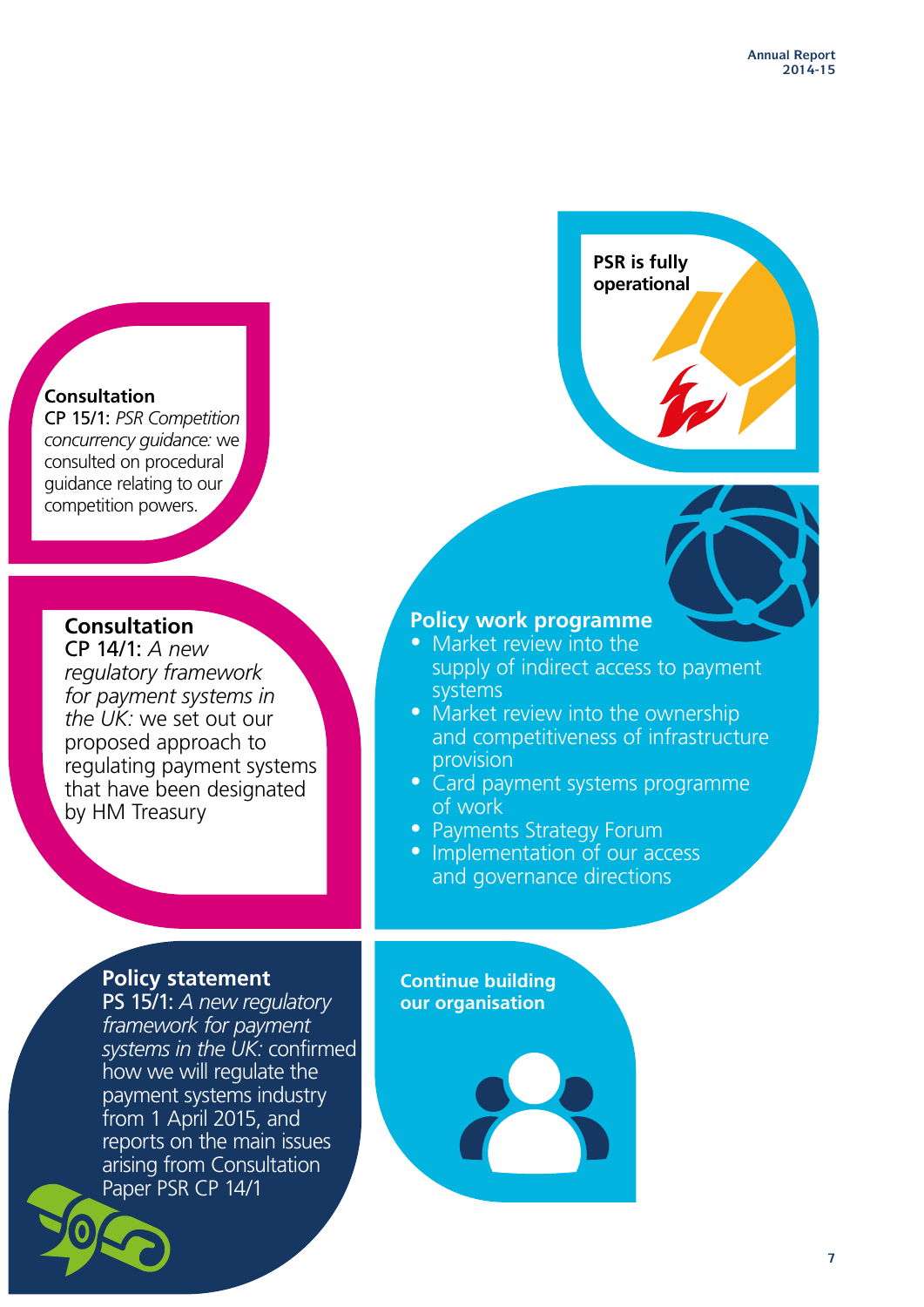# Ready to regulate

To build a Payment Systems Regulator (PSR) that was ready to regulate from April 1 2015, last year we focused on:

- our people
- our processes
- our policies.

#### **Our people**

Our senior leadership team is complete, with our last appointee joining us on 1 April 2015. Together our senior team brings a wealth of experience, expertise and enthusiasm to take our ambitious plans forward.

As at March 2015, we have recruited 33 full-time equivalent employees, short of our target of 50. We have filled the gap with temporary resource and consultants, which is reflected in higher than expected people costs. We are working hard to recruit the rest of our team, but equally will not compromise on the level of skills and competencies needed within the organisation.

#### **Our processes**

Transparency is important to us: we have consulted widely and drawn on sector best practice to develop clear, fair processes to support our work.

We have created separate processes for **complaints** about a breach of regulatory directions, rules or competition rules and **disputes**, with clear criteria which must be met before we investigate. We have published our **freedom of information** process on our website. We have created a process for **complaints about the PSR**, with an independent complaints commissioner.

We have set up the PSR Panel, made up of 17 industry experts drawn from operators, providers and organisations that use payment systems. They offer advice and early input, working together to help us meet our objectives.

#### **Our policies**

In the run-up to becoming fully operational, a great deal of effort and energy went into engaging our stakeholders. That focus has continued as we work to develop our policies.

Substantive consultation and engagement helped us create our policy statement, published in March 2015. It was the first time such a comprehensive set of measures had been developed to improve competition, innovation and address the needs of the people and businesses who use payment systems and the services they support. We believe it is an important step towards giving the UK's companies and consumers the world-class payment systems they deserve.

We have also made progress on a number of our priorities:

- In March 2015, we consulted on draft terms of reference for two market reviews
- We have started the consultation process on procedural guidance relating to our concurrent competition powers
- We have worked with the FCA to consult on our fees.

You can find more information on our website.

Our Annual Plan and Budget 2014/15 described the workstreams set up to develop our regulatory framework and initial priorities. As that work is now complete, the way we organise our people and our work has changed – our policy work programme has more detail on this and our priorities for the year ahead.

To be transparent, we must gather evidence to show how well our policies and approach work. This is important for the industry we regulate, the people and organisations which use payment systems and services and the continuing development of our people and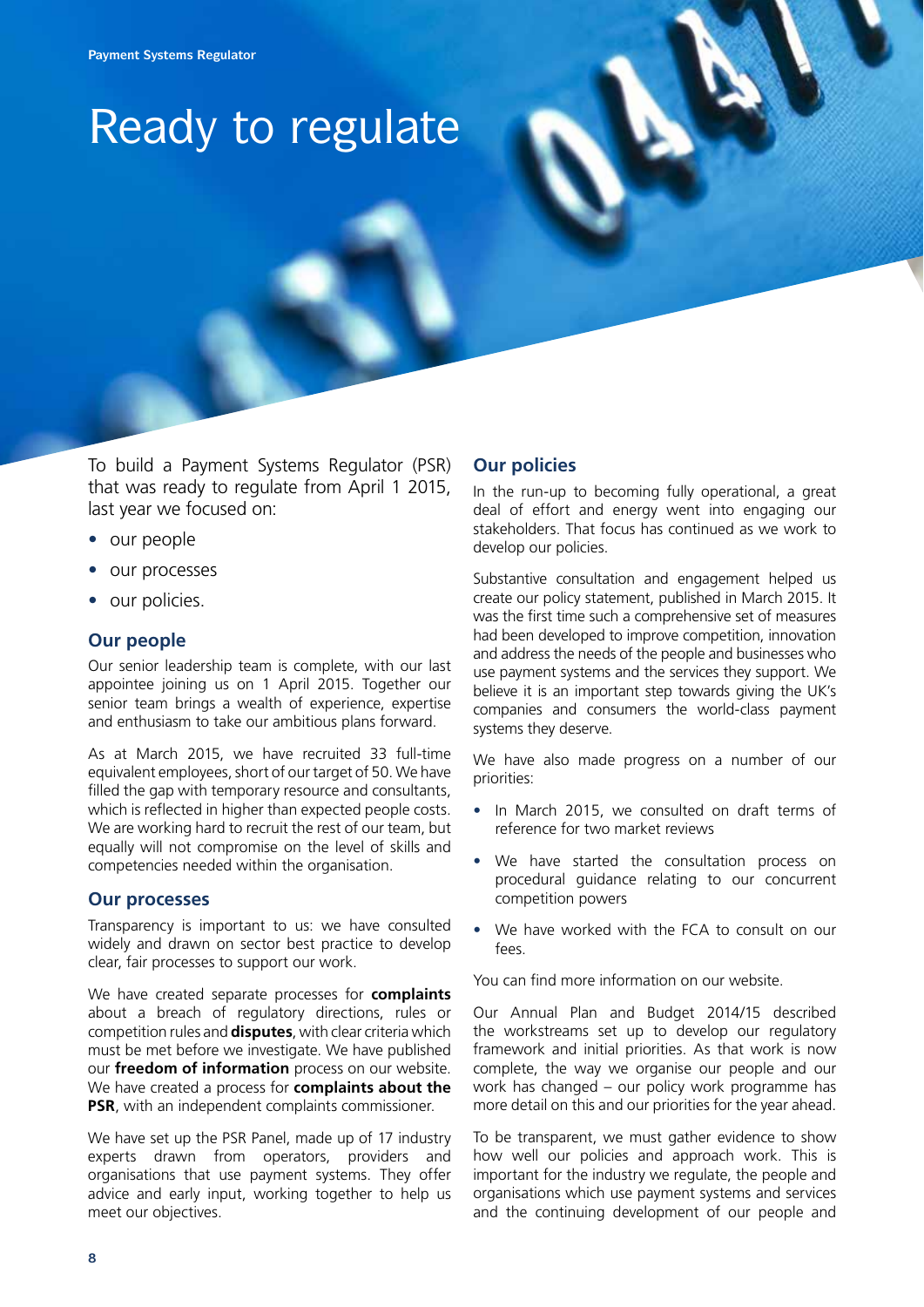our work. The PSR policy success measures project has been set up to help us gather the right data to measure our progress.

> In our Annual Plan and Budget 2014/15 we explained we would regulate UK payment systems which were 'designated' by the Treasury. The Treasury designates a system based on legislative criteria set out in the Financial Services (Banking Reform) Act 2013. Broadly speaking, these criteria allow the Treasury to designate any payment system that is of significance to the UK payments market and in particular those consumers and businesses who use the services provided by those payment systems. Designation takes into account the volume and value of transactions the system processes, and the extent to which other systems rely on it for their own operations. Taken as a whole, these criteria ensure the PSR only regulates those **<sup>9</sup>**

systems whose deficiencies or disruption would have the greatest impact on service users.

We now regulate the main interbank payment systems in the UK: Bacs, CHAPS, Cheque & Credit, Faster Payments Scheme, LINK and Northern Ireland Cheque Clearing, as well as those of MasterCard and Visa Europe, the two largest card payment systems in the UK. We will undertake reviews of the markets for payment systems and services and will assist the Treasury in ensuring that appropriate payment systems are designated and therefore regulated. We now hold full competition powers in relation to the participation in any payment systems in the UK.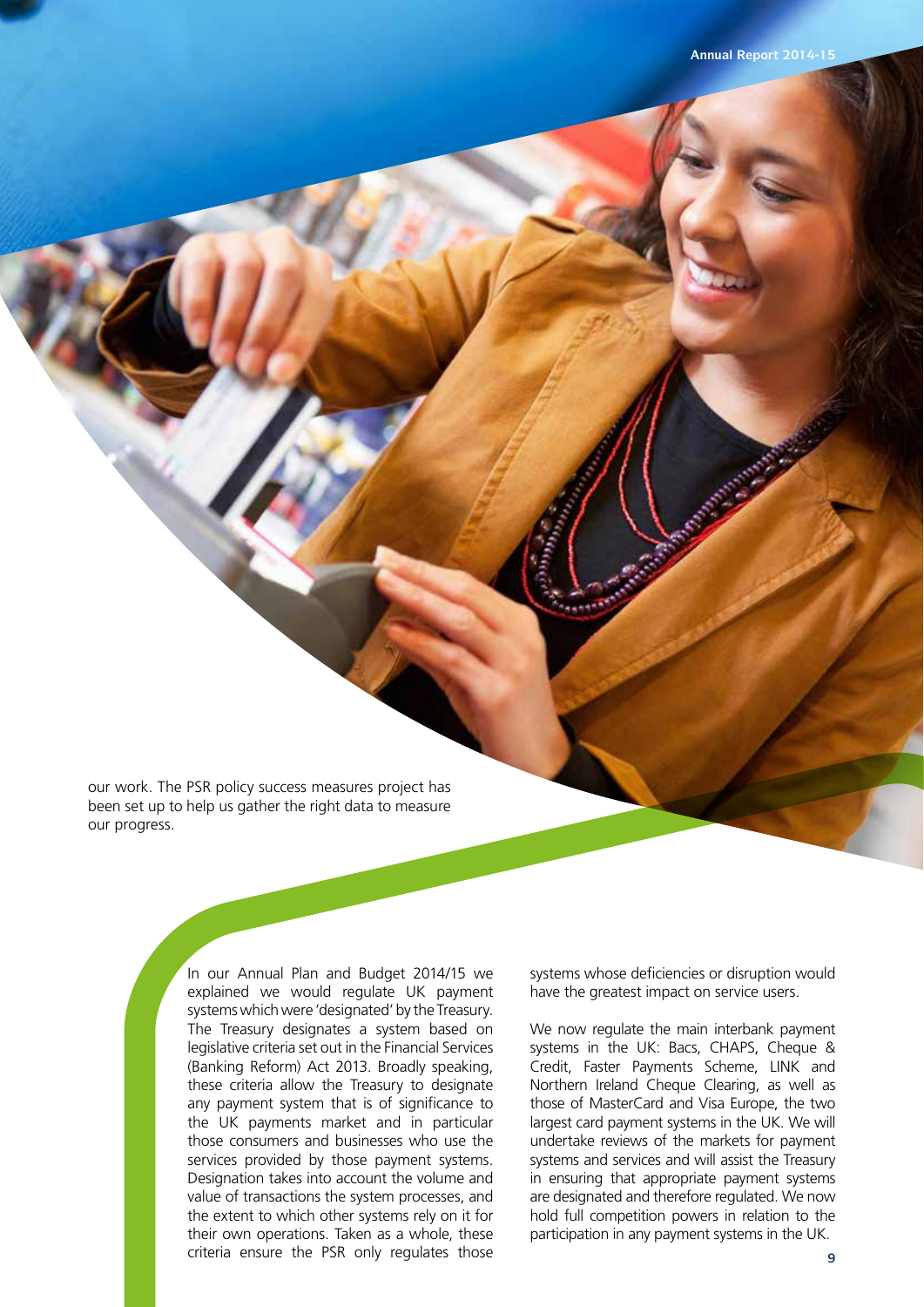## **Objectives and priority activities**



## **Promote competition**

# Looking forward

Our aims and priorities were published in our indicative policy work programme on 1 April 2015. The consultation and planning of 2014/15 informs the decisions we have made about our focus and advancing our objectives.

#### **Our objectives and priority activities Promote competition**

- Market review into the supply of indirect access to payment systems
- Market review into the ownership and competitiveness of infrastructure provision
- Code of conduct for indirect access to UK payment systems
- Card payment systems programme of work
- Regulatory directions on access
- Finalise guidance on how we will exercise our concurrent competition powers, and how we will carry out our regulatory market reviews
- Setting up decision making committees (Competition Decisions Committee and Enforcement Decisions Committee)

We published draft terms of reference for both market reviews on 25 March 2015.

Industry is developing a code of conduct for indirect access to UK payment systems, and we expect to see it in place by 30 June 2015, coming into full effect by 30 September 2015.

Our card payment systems programme of work will review the impact of the new European Interchange Fee Regulation and work with the Treasury to monitor and enforce it.

Access is important, both in terms of new entrants to the industry and how the industry involves users in decision making. We are also working with industry to implement our access and governance directions and policies. We will then evaluate the effectiveness of our initial set of directions.

The enforcement of competition law will form an important part in our work promoting competition. We will be finalising our guidance and processes in relation to this work in the next year.

#### **Promote innovation**

#### • Payments Strategy Forum

A working group was set up and has developed the terms of reference for the Payments Strategy Forum.

In addition, much of our work detailed under 'promote competition' is aimed at reducing barriers to innovation.

#### **Promote the interests of service-users**

- Conducting investigations
- PSR Panel

**10**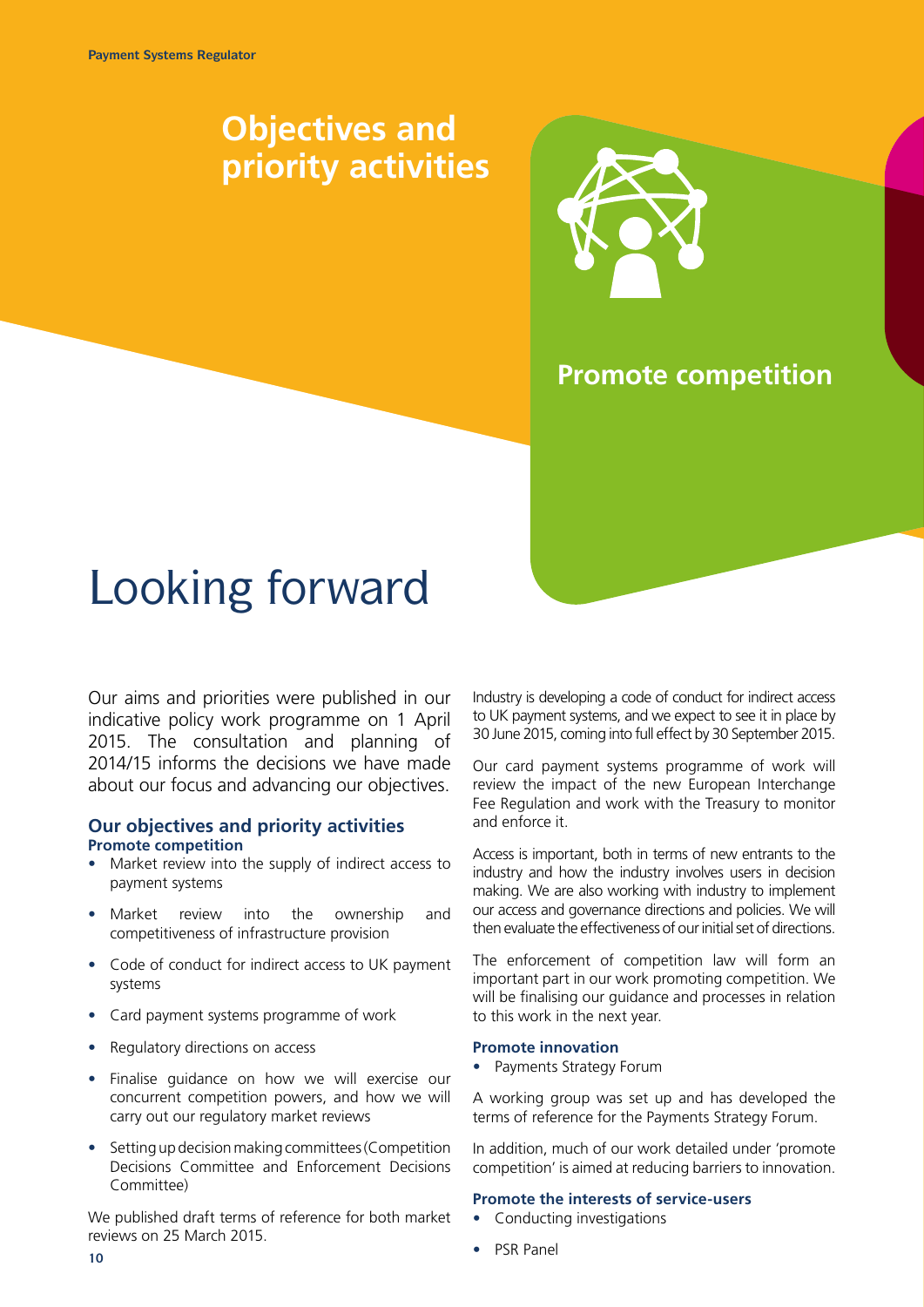**Annual Report 2014-15**

## **Promote innovation**

## **Promote the interests of service-users**

• Regulatory directions on governance

The PSR Panel is made up of 17 industry experts drawn from operators, providers and organisations that use payment systems. They offer advice and early input, working together to help us meet our objectives.

We have issued six general directions, covering relationships with the PSR, access, and governance of regulated payment systems.

More information about our key aims and activities can be found in our Annual Plan and Budget 2015/16.

### **Working with other regulators and competition authorities**

A number of authorities regulate the organisations that make payment systems work, notably the Bank of England, the Prudential Regulation Authority and the Financial Conduct Authority. We have developed and published a Memorandum of Understanding with these organisations.

We published a joint research paper with Ofcom on payment innovation in November 2014, and now participate in the UK Competition Network and the UK Regulators' Network.

For 2015/16, our priorities include developing a second Memorandum of Understanding with the Competition & Markets Authority. **<sup>11</sup>**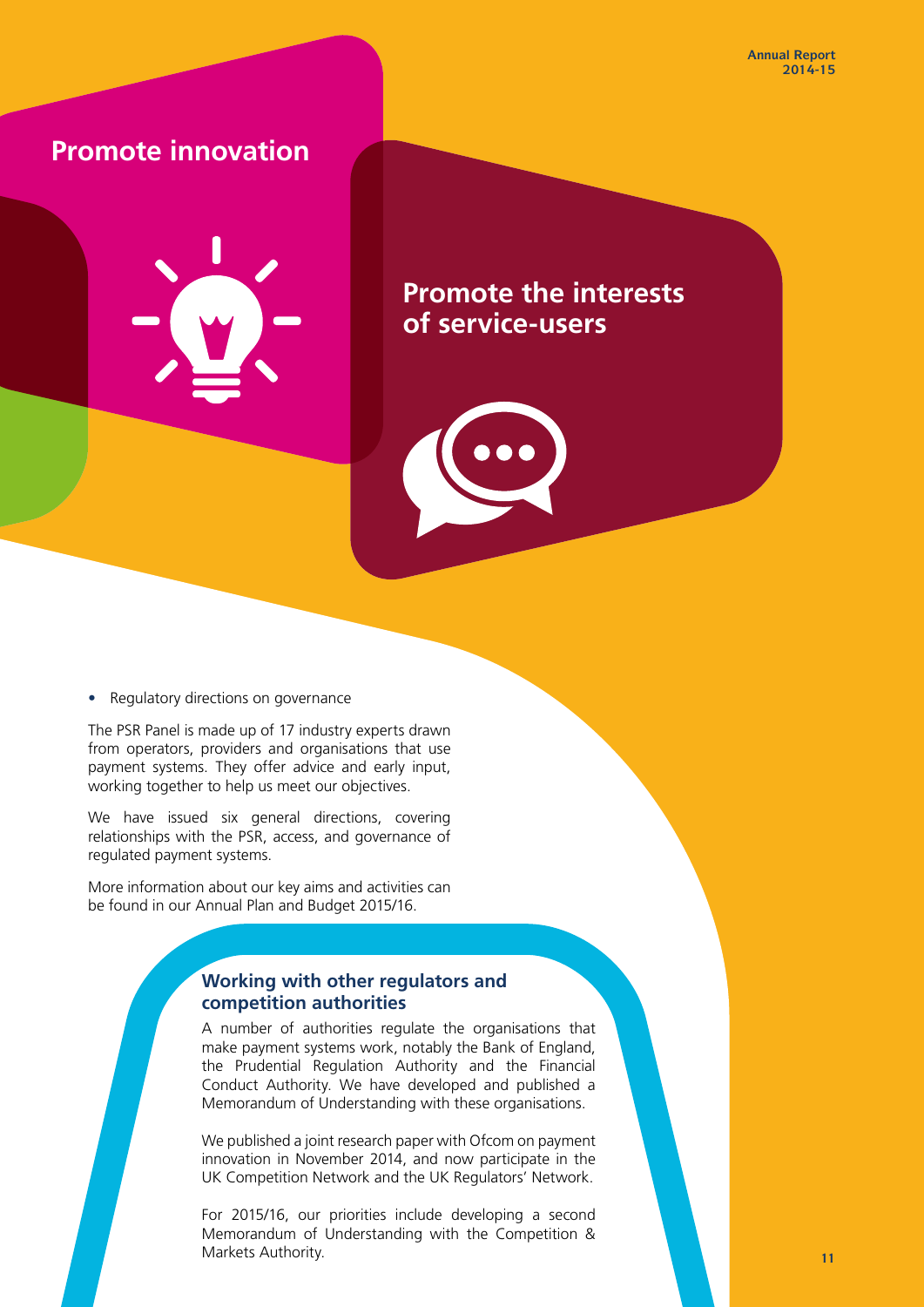# Strategic Report



## **Analysis of performance during the year**



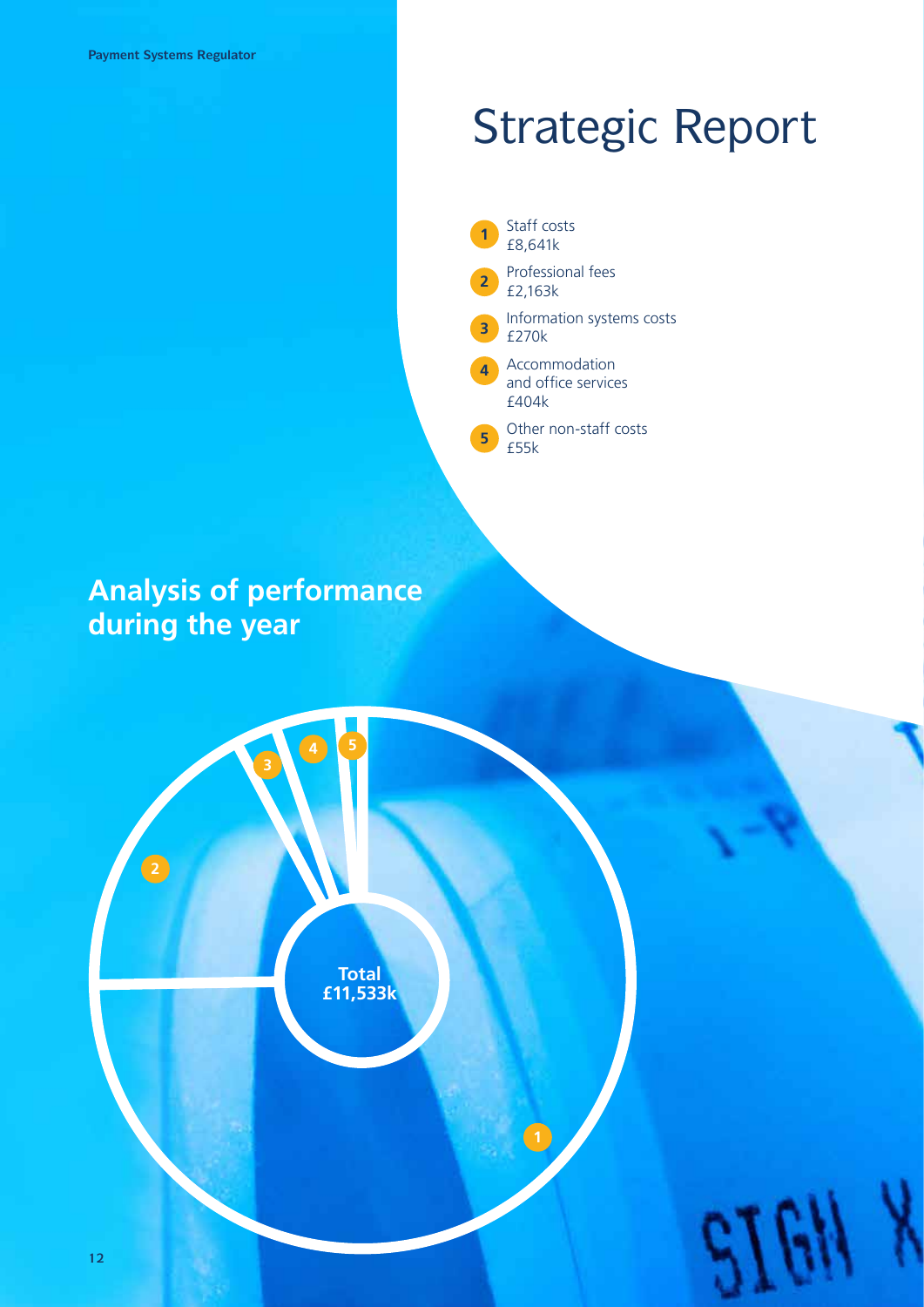The Financial Services (Banking Reform) Act 2013 set out the creation of the Payment Systems Regulator (PSR) and details our statutory objectives. The PSR was incorporated on the 1 April 2014 as a wholly-owned subsidiary of the FCA, incurring set-up costs of £11.5m. The PSR became fully operational on 1 April 2015.

### **Business model**

The PSR is the new independent economic regulator for the £75 trillion payment systems industry in the UK. Our purpose is to make payment systems work well for the people and organisations that use them and the services they support.

Based in the same building in Canary Wharf, we have shared the FCA's resources and infrastructure wherever appropriate. A Provision of Services Agreement exists between the FCA and PSR, which sets out services that are supplied by the FCA and the costs of those services.

The fees for the PSR have yet to be levied. Until it does the PSR continues to be funded by the FCA.

#### **Staff costs were our largest operating expense at £8,641k.**  This included:

- £4,392k for **other staff costs** the cost of FCA employees working on the set-up of the PSR
- £2,350k in **short term resources** costs for contractors whilst we recruited permanent staff
- £1,899k in **permanent staff** costs.

As at March 2015, we had recruited 33 full-time equivalent employees, reducing our reliance on temporary staff from both the FCA and contractors.

We are working hard to recruit the remaining permanent employees needed to bring our team up to full strength, without compromising on the skills and competencies we need within our organisation.

**Professional fees** of £2,163k, consisted mainly of consultant costs during the PSR's set-up period.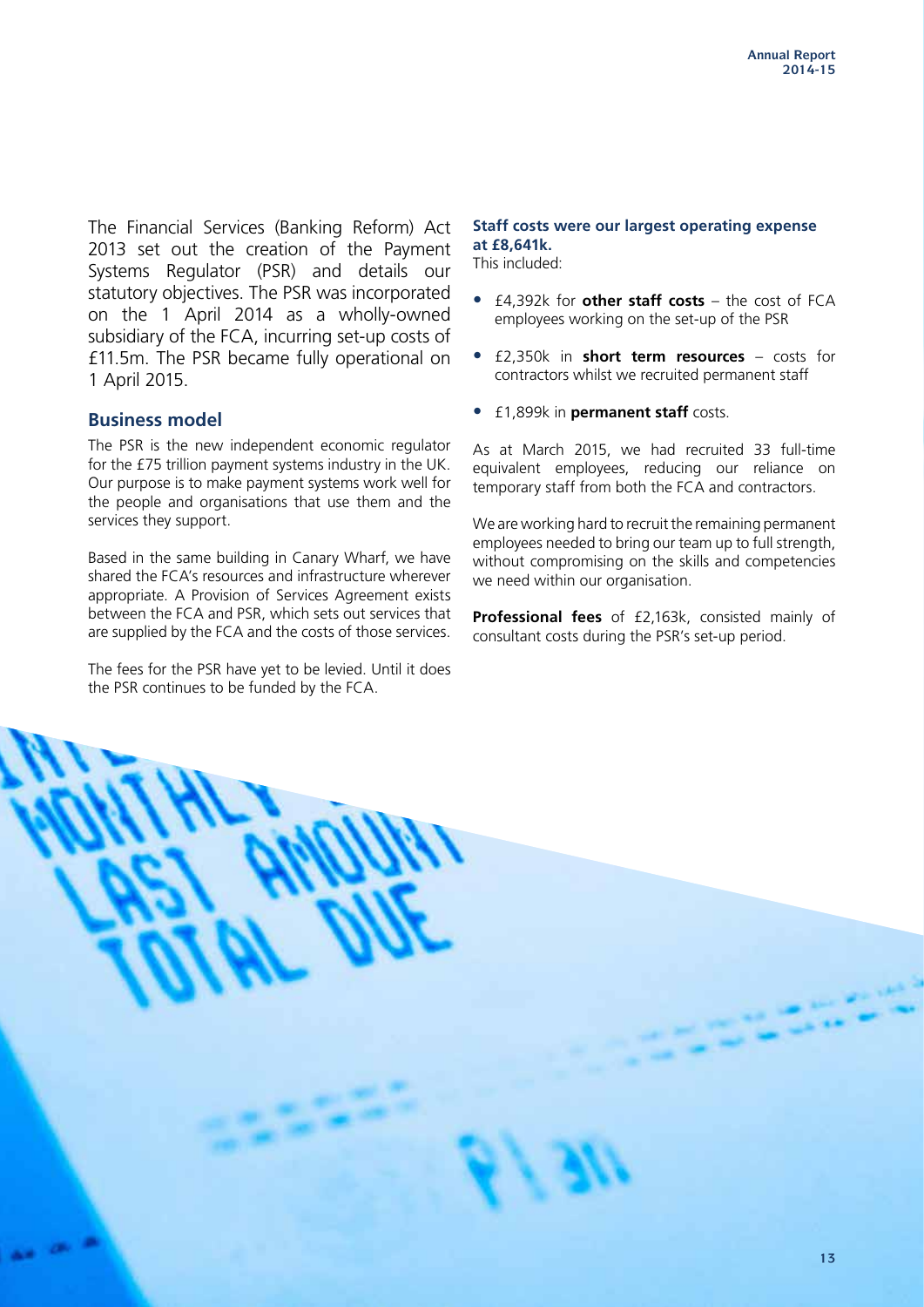#### **Financial position at the end of the year**

The PSR's **accumulated deficit of £11,533k** at 31 March 2015 is represented by an inter-company loan payable to the FCA of £11,032k, and the balance being amounts due to trade creditors.

We will recover our set-up costs through **fees paid in 2015/16** by the organisations we regulate. In late 2014, we supported the FCA's consultation on PSR fees and will report the conclusions of this in due course.

### **Principal risks and uncertainties facing the PSR**

The PSR's key risk is that payment systems will not work well for the people and organisations that use them. The PSR's Annual Plan and Budget 2015/16 sets out its key risks below:

- Payment systems are not open, transparent and accessible;
- Payment systems are not fast, easy to use, secure, reliable and value for money;
- Payment systems are not responsive to current and future needs and do not promote innovation and competition;
- There is no improvement in the representation of the people and organisations that rely on services provided by payments systems;
- Payments systems do not function in the best interests of the people and organisations that use them and the services they support.

#### **Other key risks**

The PSR and FCA have shared key risks:

- **Internal Operational Risk:** Like any organisation, the PSR faces significant operational risks which may result in financial loss or disruption. This can result from human factors (people risks); inadequate or failed internal processes, governance or systems including the availability, resilience and security of our core IT systems;
- **Reputational Risk:** The risk of damage to the reputation of the PSR where it limits or impacts the organisations' credibility and constrains their ability to deliver against their objectives; or reputational risk arising from inappropriate judgements, decisions and actions taken (or inaction) perceived by stakeholders as inappropriate;
- **Environmental Risk:** The risk in the operating environment for the PSR, in particular, political, legislative or socio-demographic change.

The key financial risks (liquidity, credit, counter-party and final salary pension scheme risk) are set out in more detail in the following section.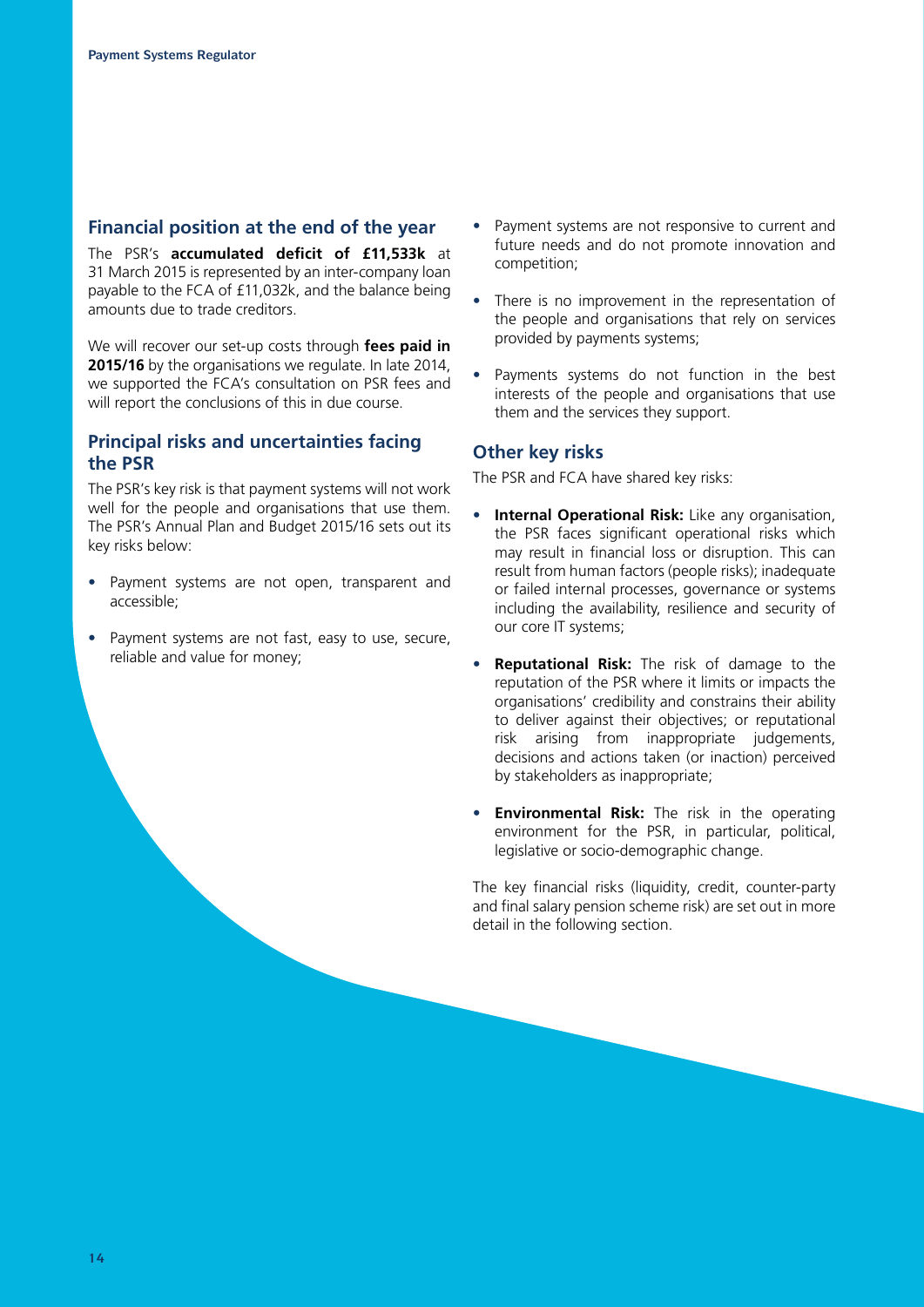### **Going Concern**

The PSR does not currently have its own credit facilities and is dependent on the FCA to fund its operations. The directors have considered the following risks and uncertainties in assessing the PSR as a going concern.

- **1. Liquidity risk:** The PSR's liquidity risk can be assessed by looking at the following three key areas:
- a. the FCA's strong fee covenants are underpinned by the statutory powers granted to it to raise fees to fund its and the PSR's regulatory activities. Of the firms on which the FCA currently levies its fees, the top **one hundred** are responsible for 53.9% of those fees;
- b. the FCA's current liquidity position reflects the fact that it is funding cumulative scope change costs for consumer credit (£44.9m) and the PSR (£11.5m), which will start to unwind from 2016/17 for consumer credit and in 2015/16 for the PSR as its set-up costs are recovered from its fee-payers;
- c. the FCA is well placed from a liquidity perspective, with an available overdraft facility of £50m.
- **2. Credit risk:** The PSR's credit risk falls into two main categories:
- a. the collection of fees from the payment systems industry: the FCA has a strong record in terms of collecting fees with bad debt experience averaging less than 0.2% of fees receivable over the last three years; and
- b. the placement of those fees as deposits with various counter-parties: the FCA only invests with financial institutions that meet its minimum credit rating as assigned by credit rating agencies. The FCA also spreads its deposits across a number of counterparties to avoid the concentration of credit risk.

**3. Significant Accounting Judgements and Key Sources of Estimate Uncertainty:** There are no significant accounting judgements for the directors to consider at this early stage in the PSR's operations.

Having regard to the above, it is the directors' opinion that the PSR is financially dependent on the FCA presently and for the foreseeable (short to medium term) future. However, the directors have concluded that the FCA is itself sufficiently well positioned from a liquidity perspective (with a £50m overdraft from Lloyds Banking Group) to be able to continue to support the operations of the PSR for the foreseeable future.

The directors therefore conclude that using the going concern basis is appropriate in preparing its financial statements as there are no material uncertainties related to events or conditions that may cast significant doubt about the PSR's ability to continue as a going concern.

By Order of the Board

**S Pearce** Secretary 18 June 2015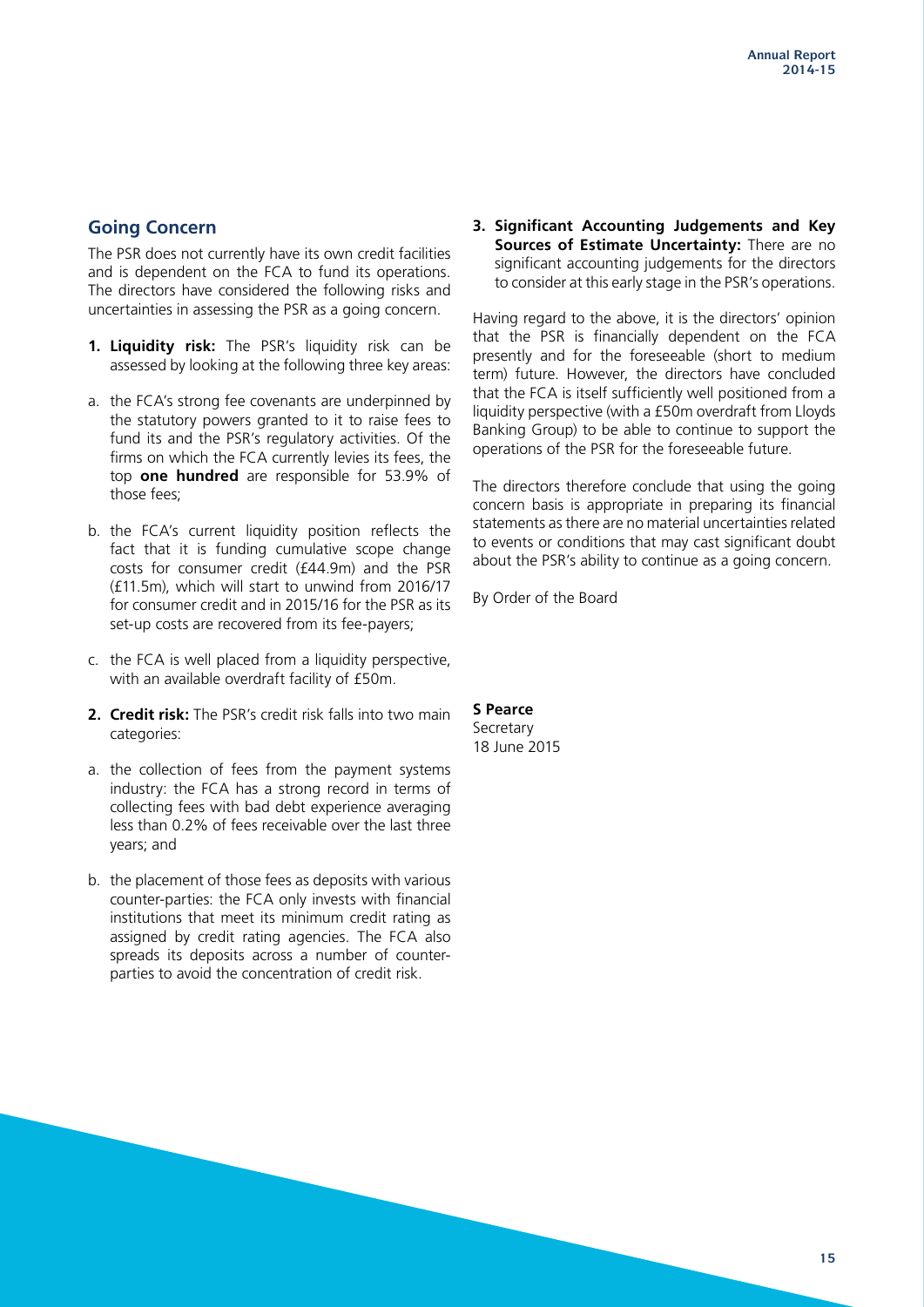# Directors' Report

The directors present their report for the year ended 31 March 2015.

The directors use the Strategic Report (page 12) to explain how they have performed their duty to promote the success of the Payment Systems Regulator (PSR) under section 172 of the Companies Act 2006.

#### **Directors' responsibilities in respect of the Annual Report and Accounts**

The directors are responsible for preparing the Annual Report and the financial statements in accordance with applicable law and regulations.

Company law requires the directors to prepare financial statements for each financial year. Under that law the directors have elected to prepare financial statements in accordance with International Financial Reporting Standards, as adopted by the European Union. The financial statements are required by law to give a true and fair view of the state of affairs of the company and of the profit or loss of the company for that period. In preparing these financial statements, the directors are required to:

- select suitable accounting policies and then apply them consistently;
- make judgements and estimates that are reasonable and prudent;
- state whether applicable International Financial Reporting Standards, as adopted by the European Union, have been followed, subject to any material departures disclosed and explained in the financial statements; and
- prepare the financial statements on the going concern basis, unless it is inappropriate to presume that the company will continue in business.

The directors are responsible for keeping proper accounting records that disclose, with reasonable accuracy at any time, the financial position of the company and enable them to ensure that the financial statements comply with the Companies Act 2006. They are also responsible for safeguarding the assets of the company and for taking reasonable steps to prevent and detect fraud and other irregularities.

As far as the directors are aware:

- there is no relevant audit information of which the company's auditor is unaware; and
- the directors have taken all steps that they ought to have taken to make themselves aware of any relevant audit information and to establish that the auditor is aware of that information.

The directors are responsible for the maintenance and integrity of the corporate and financial information included on the company's website. Legislation in the UK governing the preparation and distribution of financial statements may differ from legislation in other jurisdictions.

#### **Qualifying indemnity provisions**

Qualifying third party indemnity provisions for the purposes of section 232 of the Companies Act 2006 were in force during the course of the financial year ended 31 March 2015 and remain in force at the date of this report.

#### **Auditor**

The Financial Services (Banking Reform) Act 2013 requires the Company's accounts to be examined, certified and reported on by the Comptroller and Auditor General. Accordingly the National Audit Office was auditor throughout the year.

By Order of the Board

**S Pearce** Secretary 18 June 2015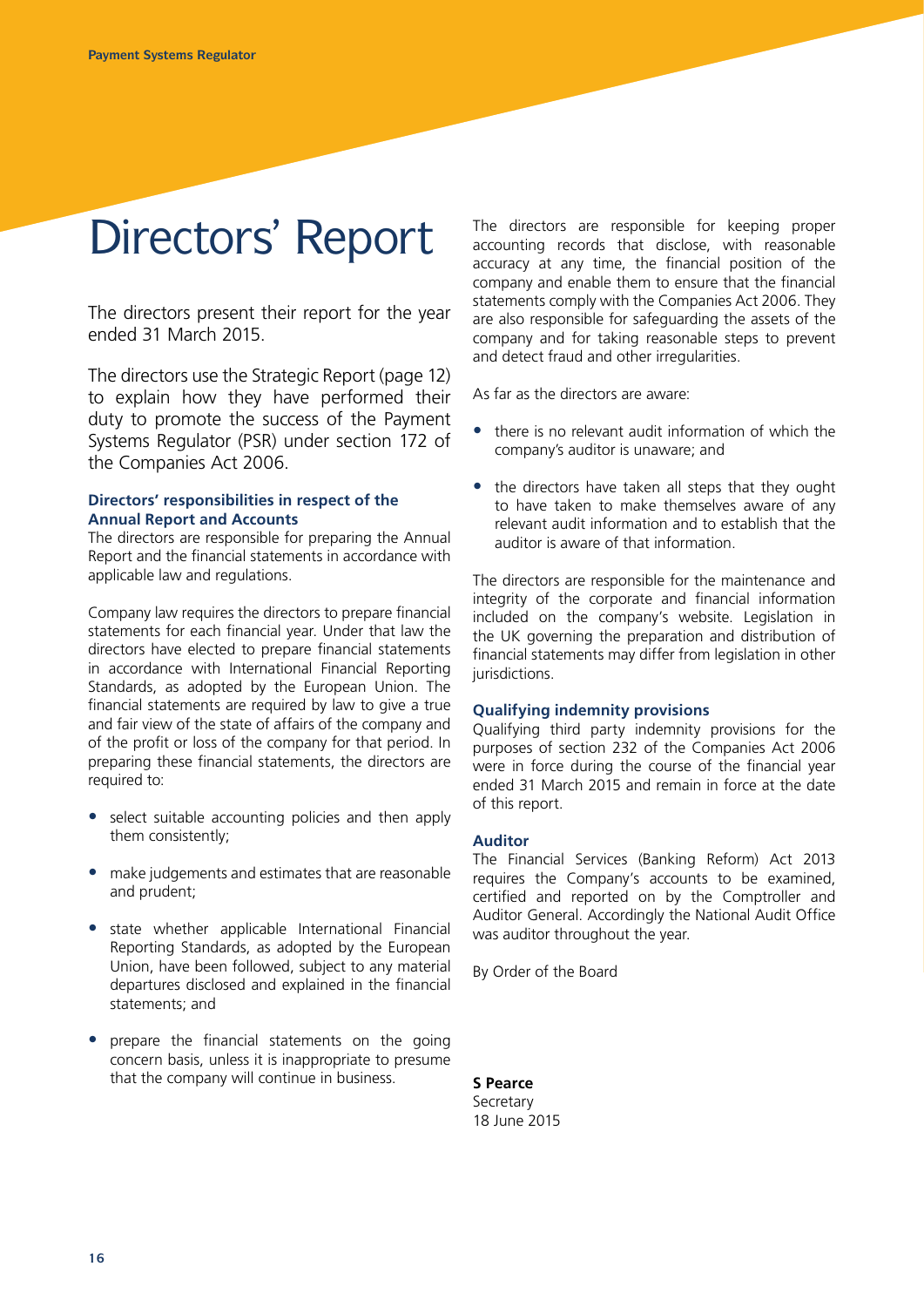## **Corporate governance statement for the year ended 31 March 2015**

The PSR is committed to meeting high standards of corporate governance and this report sets out how the PSR is governed in line with the principles of the UK Corporate Governance Code (the Code). The PSR Board considers that the PSR complies with the Code as far as it is appropriate during its first year of operation.

The PSR is funded by the payments industry through statutory fee-raising powers exercised by the FCA. It is independent of Government, but accountable to Government and Parliament through obligations set out in the Financial Services (Banking Reform) Act 2013. The PSR consults with users and participants on general policies and practices and how its objectives may be best achieved, including through engagement with the PSR Panel.

The PSR Board ensures the necessary financial and human resources are in place for the PSR to meet its statutory objectives. It provides leadership of the organisation within a framework of prudent and effective controls which enables risk to be assessed and managed. Membership of the PSR Board is stipulated by the Financial Services (Banking Reform) Act 2013 and, consistent with those requirements, is made up of:

- a chair, appointed by the Financial Conduct Authority (FCA) with the approval of HM Treasury
- a managing director, appointed by the FCA with the approval of HM Treasury
- four other members, who are all non-executive directors, appointed by the FCA.

Mary Starks was the interim managing director for the first three months of the reporting period until Hannah Nixon was appointed on 14 July 2014.

Aside from Hannah Nixon, all directors were appointed to the PSR Board with effect from 1 April 2014.

All directors were appointed for a three-year term. The managing director had a continuous employment contract with the FCA, subject to the following notice period:

| <b>Director</b> | Notice period |
|-----------------|---------------|
| Hannah Nixon    | 6 months      |

In order to discharge its duties effectively, the PSR Board met regularly during the year and details of the number of meetings held and attendance at those meetings are set out in Table 1.

#### Table 1

#### **Board Attendance**

| <b>Name</b>                     | <b>Scheduled PSR</b><br><b>Board Meetings</b> | Expiry of<br>current term/date<br>membership ceased |
|---------------------------------|-----------------------------------------------|-----------------------------------------------------|
| Amelia Fletcher*                | 9/9                                           | 31 March 2016                                       |
| John Griffith-Jones*            | 8/9                                           | 31 March 2018                                       |
| Hannah Nixon                    | 7/7                                           | 13 July 2017                                        |
| Brian Pomeroy*                  | 9/9                                           | 31 March 2016                                       |
| Mary Starks                     | 2/2                                           | 14 July 2014                                        |
| Martin Wheatley*                | 7/9                                           | 31 March 2016                                       |
| Christopher Woolard             | 7/9                                           | 31 March 2017                                       |
| *also a member of the FCA Board |                                               |                                                     |

There is a clear division of responsibility between the running of the PSR Board and the executive running of the organisation. John Griffith-Jones as chair, leads the PSR Board and ensures its effectiveness, and Hannah Nixon as managing director, is responsible for developing and delivering the strategic objectives agreed with the PSR Board.

The non-executive directors have a variety of skills and experience that are appropriate for the requirements of the PSR. Where a conflict of interest arose during the year, appropriate steps were taken to protect both the director and the PSR and to ensure that all decisions were taken without any suggestion of undue influence.

The chair and company secretary ensure that the PSR Board's agendas are set in line with the PSR's priorities. Papers for PSR Board and Committee meetings are normally circulated one week before meetings.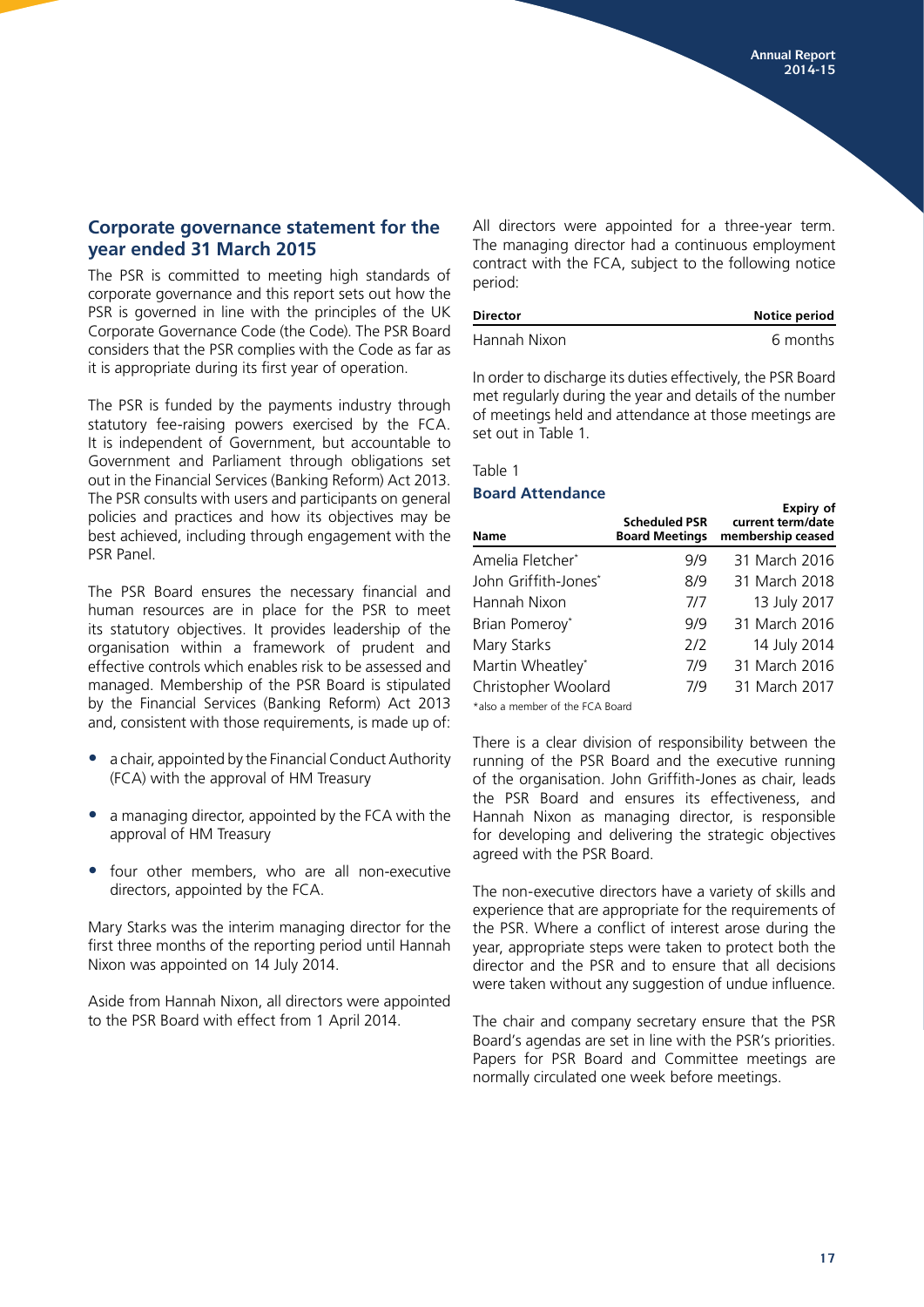Each director has access to the advice and services of the company secretary, who also advises the PSR Board on aspects of governance matters. The company secretary is also responsible for providing access to external professional advice for directors if required.

During the year, the company secretary arranged an induction for new directors. Members of the PSR Board also received ongoing briefings on relevant issues.

Under Financial Services (Banking Reform) Act 2013, the PSR has the benefit of an exemption from liability in damages for anything done or omitted in relation to the exercise or purported exercise of its statutory functions. Accordingly, the PSR does not currently purchase Directors and Officers Liability Insurance.

The PSR was incorporated on 1 April 2014 and received its statutory powers on 1 April 2015. A full effectiveness review will be conducted one year after that date. Since incorporation the PSR Board has reviewed and amended its governance arrangements to ensure that it had clear oversight of risks to the PSR.

### **Governance and committee structure of the PSR**

The PSR is a wholly owned subsidiary of the FCA. The PSR shares operational functions and operational support with the FCA via a services agreement and all PSR staff are employees of the FCA. This enables the functions of the PSR's Audit Committee and the Remuneration Committees to be carried out by the members of the Audit Committee and Remuneration Committee of the FCA in the context of the group. During the year, Brian Pomeroy was Chair of the FCA's Audit Committee and John Griffith-Jones a member of the FCA Remuneration Committee. Information on the issues considered by the Committees can be found in the FCA's Annual Report.

The PSR Board as a whole reviews the risks to the PSR on a regular basis. Further information on the principal risks and uncertainties facing the PSR can be found in the Strategic report (page 12).

#### **Remuneration Report**

This section of the Remuneration Report is not subject to audit.

The Remuneration Table (page 19), sets out the pay, incentives and other benefits for the directors.

The PSR follows the same remuneration principles as the FCA. The Remuneration Committee determined the remuneration of the Managing Director. To help with this, the Committee received information on,

and assessment of, their individual performance. Performance was measured against the achievement of the objectives by reference to the Business Plan, the objectives relating to the director's areas of responsibility and assessment of their leadership abilities. In considering executive remuneration, the Remuneration Committee took advice from the Director of Human Resources and market data from Towers Watson, its external consultants. Further information on the remuneration principles is available in the FCA's Annual Report.

#### **Directors' remuneration**

The following table is provided in accordance with statutory and/or regulatory requirements. The information set out on page 19 has been audited by the National Audit Office. The table sets out the remuneration paid or payable to the directors in respect of the year to 31 March 2015. Where directors have served for part of the year only, the remuneration figures are shown as pro-rated.

#### **The Board of the PSR**

**John Griffith-Jones** Chairman



**Hannah Nixon**  Executive director

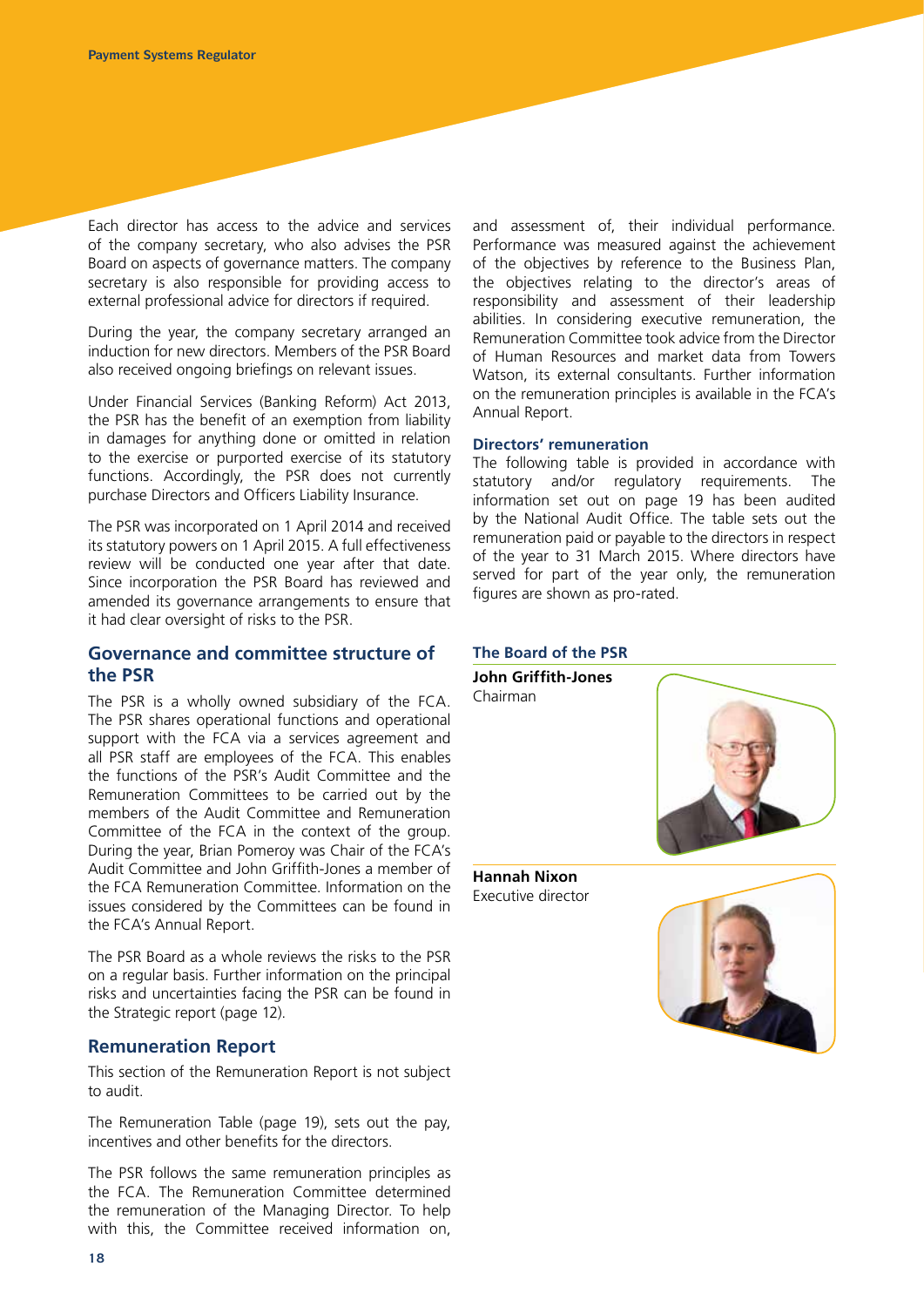## **Remuneration Table** Total

|                                  |                                  |                                             |                                    | 1 v tai<br><b>Remuneration</b>          |               |                                                              |
|----------------------------------|----------------------------------|---------------------------------------------|------------------------------------|-----------------------------------------|---------------|--------------------------------------------------------------|
|                                  | Basic<br>Salary<br>2015<br>£'000 | Performance<br>related pay<br>2015<br>£'000 | Other<br>benefits<br>2015<br>£'000 | (excluding<br>pension)<br>2015<br>£'000 | 2015<br>£'000 | <b>Total</b><br><b>Pension Remuneration</b><br>2015<br>£'000 |
| Chairman                         |                                  |                                             |                                    |                                         |               |                                                              |
| John Griffith-Jones <sup>5</sup> |                                  |                                             |                                    | -                                       |               |                                                              |
| <b>Executive Directors</b>       |                                  |                                             |                                    |                                         |               |                                                              |
| Mary Starks <sup>1</sup>         | 11                               |                                             |                                    | 13                                      |               | 15                                                           |
| Hannah Nixon <sup>2,3</sup>      | 144                              | 26                                          | 15                                 | 185                                     | 19            | 204                                                          |

 **Full Year Equivalent Fee awarded 2015 £'000**

| <b>Non-Executive Directors</b>   |  |
|----------------------------------|--|
| Amelia Fletcher <sup>5</sup>     |  |
| Sir Brian Pomeroy <sup>5</sup>   |  |
| Christopher Woolard <sup>4</sup> |  |
| Martin Wheatley <sup>5</sup>     |  |

#### **Amelia Fletcher**

Non-executive director



## **Christopher Woolard**  Non-executive director



**Sir Brian Pomeroy** Non-executive director



**Martin Wheatley** Non-executive director



#### **Notes**

*Executive directors*

- 1 Mary Starks was appointed as an executive director from 1 April 2014 to 14 July 2014. During this time Mary was an FCA employee working for the PSR one day a week. The remuneration she received for this is disclosed above.
- 2 Hannah Nixon was appointed as an executive director (managing director) on 14 July 2014. The Remuneration Committee agreed her salary of £200,000 per annum with effect from 14 July 2014.
- 3 Hannah Nixon is a member of the FCA's Pension Plan.

#### *Non-executive directors*

- 4 Christopher Woolard was appointed a non-executive director of the PSR on 1 April 2014. He does not receive a separate fee for his services.
- 5 John Griffith-Jones, Martin Wheatley, Amelia Fletcher and Sir Brian Pomeroy were all appointed non-executive directors of the PSR on 1 April 2014. They do not receive a separate fee for their non-executive director roles on the PSR Board. Their full remuneration is included in the FCA Annual Report.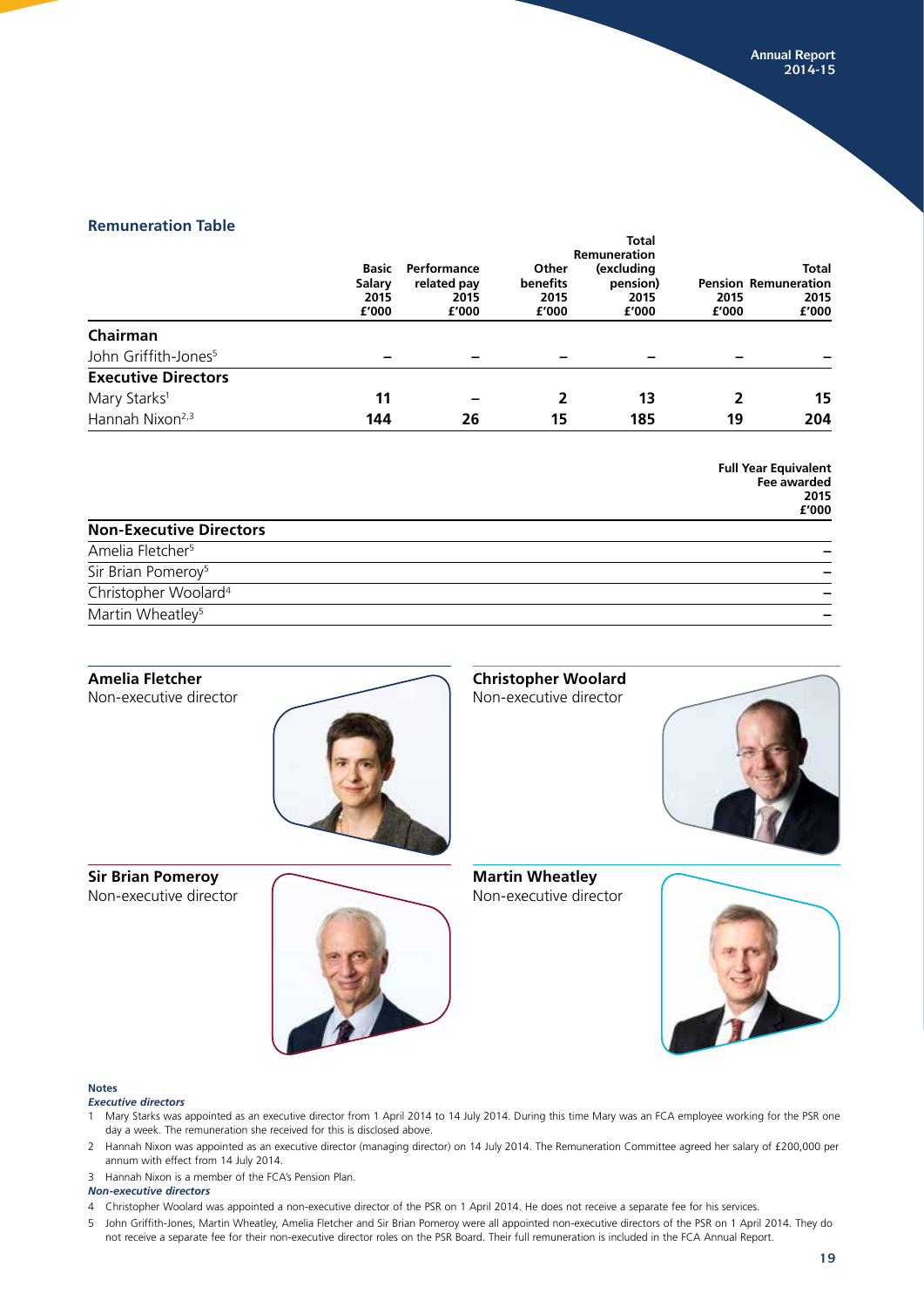# Financial **Statements**

For the period ended 31 March 2015

### **Contents**

| Report of the independent auditor  | 20-21 |
|------------------------------------|-------|
| Statement of comprehensive income  | 22    |
| Statement of changes in equity     | 22    |
| Statement of financial position    | 22    |
| Statement of cash flows            | 23    |
| Notes to the financial statements: | 23-26 |

## **The Certificate and Report of the Comptroller and Auditor General to the Houses of Parliament**

I certify that I have audited the financial statements of the Payment Systems Regulator (PSR) for the year ended 31 March 2015 under the Financial Services (Banking Reform) Act 2013. The financial statements comprise: the Statements of Comprehensive Income, Financial Position, Cash Flows, Changes in Equity; and the related notes. The financial reporting framework that has been applied in their preparation is applicable law and International Financial Reporting Standards as adopted by the European Union. I have also audited the information in the Remuneration Report that is described in that report as having been audited.

#### **Respective responsibilities of the directors and auditor**

As explained more fully in the Statement of Directors' Responsibilities, the Directors are responsible for the preparation of the financial statements and for being satisfied that they give a true and fair view. My responsibility is to audit, certify and report on the financial statements in accordance with the Financial Services (Banking Reform) Act 2013. I conducted my audit in accordance with International Standards on Auditing (UK and Ireland). Those standards require me and my staff to comply with the Auditing Practices Board's Ethical Standards for Auditors.

#### **Scope of the audit of the financial statements**

An audit involves obtaining evidence about the amounts and disclosures in the financial statements sufficient to give reasonable assurance that the financial statements are free from material misstatement, whether caused by fraud or error. This includes an assessment of: whether the accounting policies are appropriate to the PSR's circumstances and have been consistently applied and adequately disclosed; the reasonableness of significant accounting estimates made by the PSR; and the overall presentation of the financial statements.

Company Number 8970864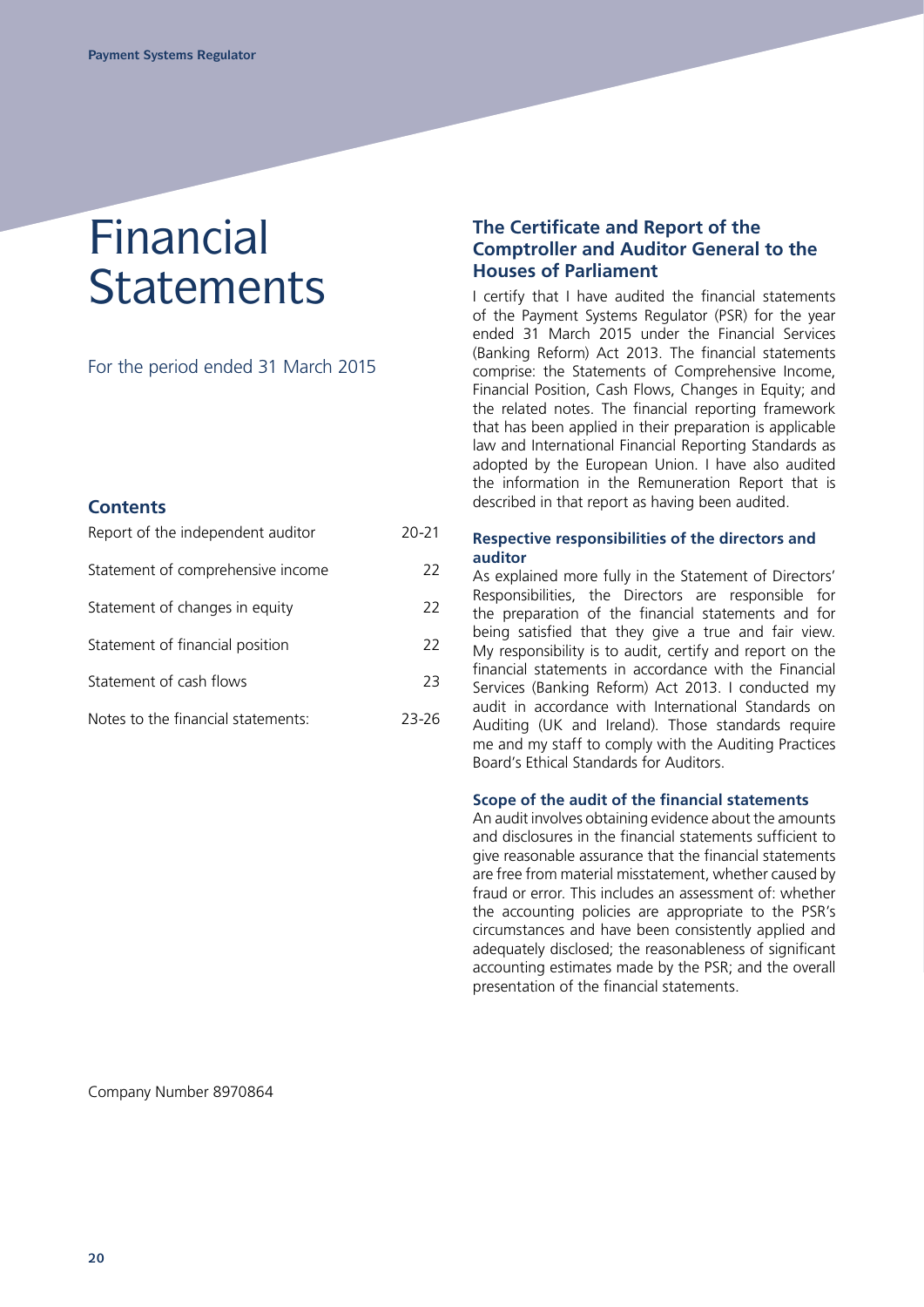In addition I read all the financial and non-financial information in the Annual Report and Strategic Report to identify material inconsistencies with the audited financial statements and to identify any information that is apparently materially incorrect based on, or materially inconsistent with, the knowledge acquired by me in the course of performing the audit. If I become aware of any apparent material misstatements or inconsistencies I consider the implications for my certificate.

I am required to obtain evidence sufficient to give reasonable assurance that the expenditure and income recorded in the financial statements have been applied to the purposes intended by Parliament and the financial transactions recorded in the financial statements conform to the authorities which govern them.

#### **Opinion on regularity**

In my opinion, in all material respects the expenditure and income recorded in the financial statements have been applied to the purposes intended by Parliament and the financial transactions recorded in the financial statements conform to the authorities which govern them.

#### **Opinion on other matters**

In my opinion:

- the part of the Remuneration Report to be audited has been properly prepared; and
- the information given in the Strategic Report and Directors' Report for the financial year for which the financial statements are prepared is consistent with the financial statements.

#### **Opinion on financial statements**

In my opinion:

- the financial statements give a true and fair view of the state of the PSR's affairs as at 31 March 2015 and of the deficit for the year then ended;
- the financial statements have been properly prepared in accordance with International Financial Reporting Standards as adopted by European Union;
- the financial statements have been properly prepared in accordance with the Companies Act 2006.

#### **Matters on which I report by exception**

I have nothing to report in respect of the following matters which I report to you if, in my opinion:

- adequate accounting records have not been kept or returns adequate for my audit have not been received from branches not visited by my staff; or
- the financial statements and the part of the Remuneration Report to be audited are not in agreement with the accounting records and returns; or
- I have not received all of the information and explanations I require for my audit; or
- the Governance Statement does not reflect compliance with HM Treasury's guidance.

#### **Report**

I have no observations to make on these financial statements.

#### **Sir Amyas C E Morse**

Comptroller and Auditor General

Date: 23 June 2015

National Audit Office 157-197 Buckingham Palace Road Victoria London SW1W 9SP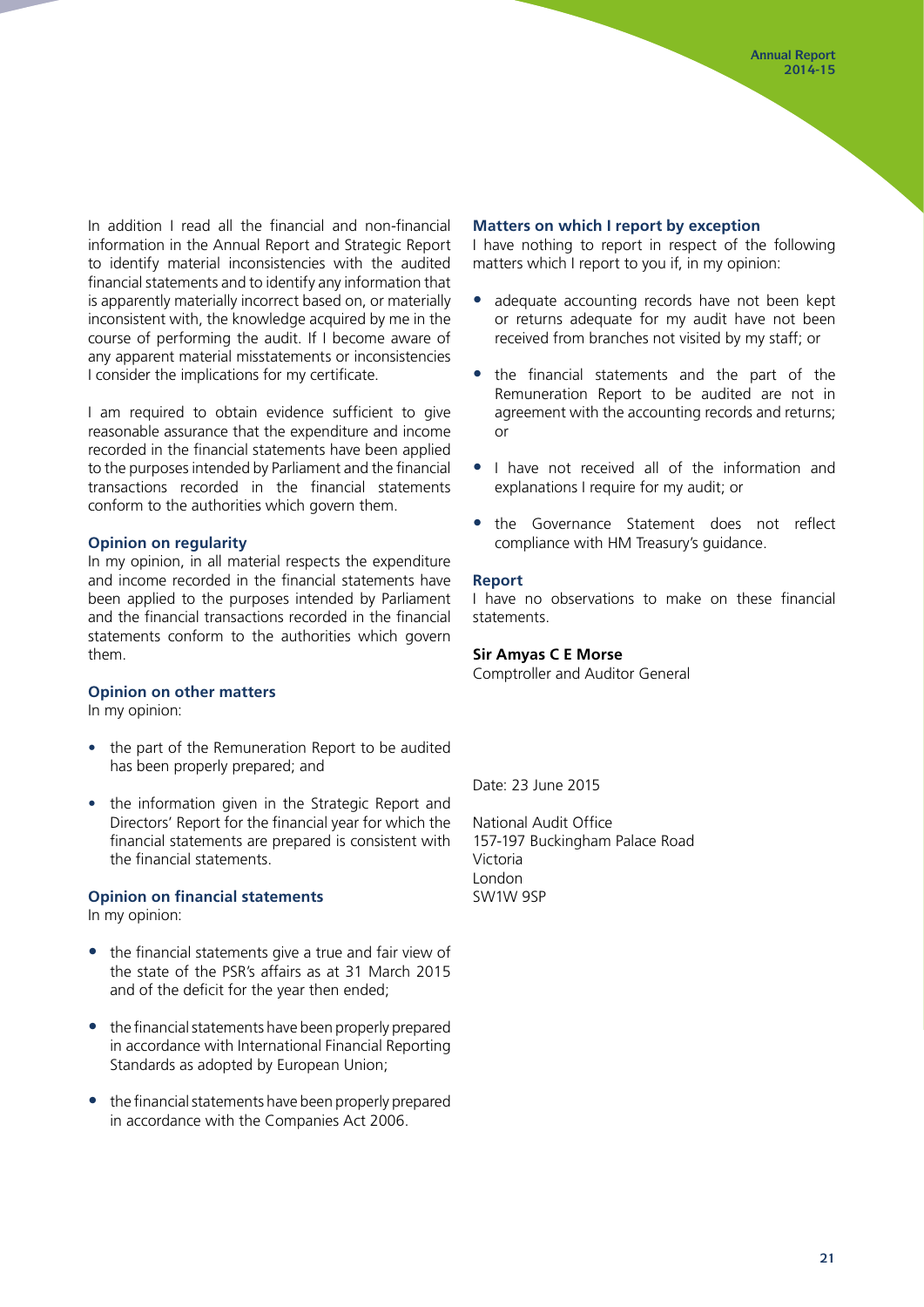## **Statement of comprehensive income for the period ended 31 March**

|                                       | <b>Notes</b> | Total<br>2015<br>£'000 |
|---------------------------------------|--------------|------------------------|
| Administrative costs <sup>1</sup>     | 3            | (11, 479)              |
| Interest on borrowings                |              | (54)                   |
| Net costs for year                    |              | (11, 533)              |
| Fee income                            |              |                        |
| Total comprehensive loss for the year |              | (11, 533)              |
|                                       |              |                        |

1 The 2015 figures includes pre incorporation costs of £886,766

## **Statement of changes in equity for the period ended 31 March**

|                                       | f'000     |
|---------------------------------------|-----------|
| <b>At 1 April 2014</b>                |           |
| Total comprehensive loss for the year | (11, 533) |
| At 31 March 2015                      | (11, 533) |

## **Statement of financial position for the period ended 31 March**

Company Number: 8970864

|                                            | <b>Notes</b> | <b>Total</b><br>2015<br>f'000 |
|--------------------------------------------|--------------|-------------------------------|
| <b>Current assets</b>                      |              |                               |
| Cash and cash equivalents                  | 5            |                               |
| <b>Total assets</b>                        |              |                               |
| <b>Current liabilities</b>                 |              |                               |
| Trade and other payables                   | 6            | (502)                         |
| Intercompany payable                       | 6            | (11, 032)                     |
| <b>Total liabilities</b>                   |              | (11, 534)                     |
| <b>Total assets less total liabilities</b> |              | (11, 533)                     |
| <b>Accumulated deficit</b>                 |              | (11, 533)                     |

The financial statements were approved and authorised for issue by the PSR Board on 18 June 2015, and were signed on its behalf by:

**John Griffith-Jones** Chairman

**Hannah Nixon** Managing Director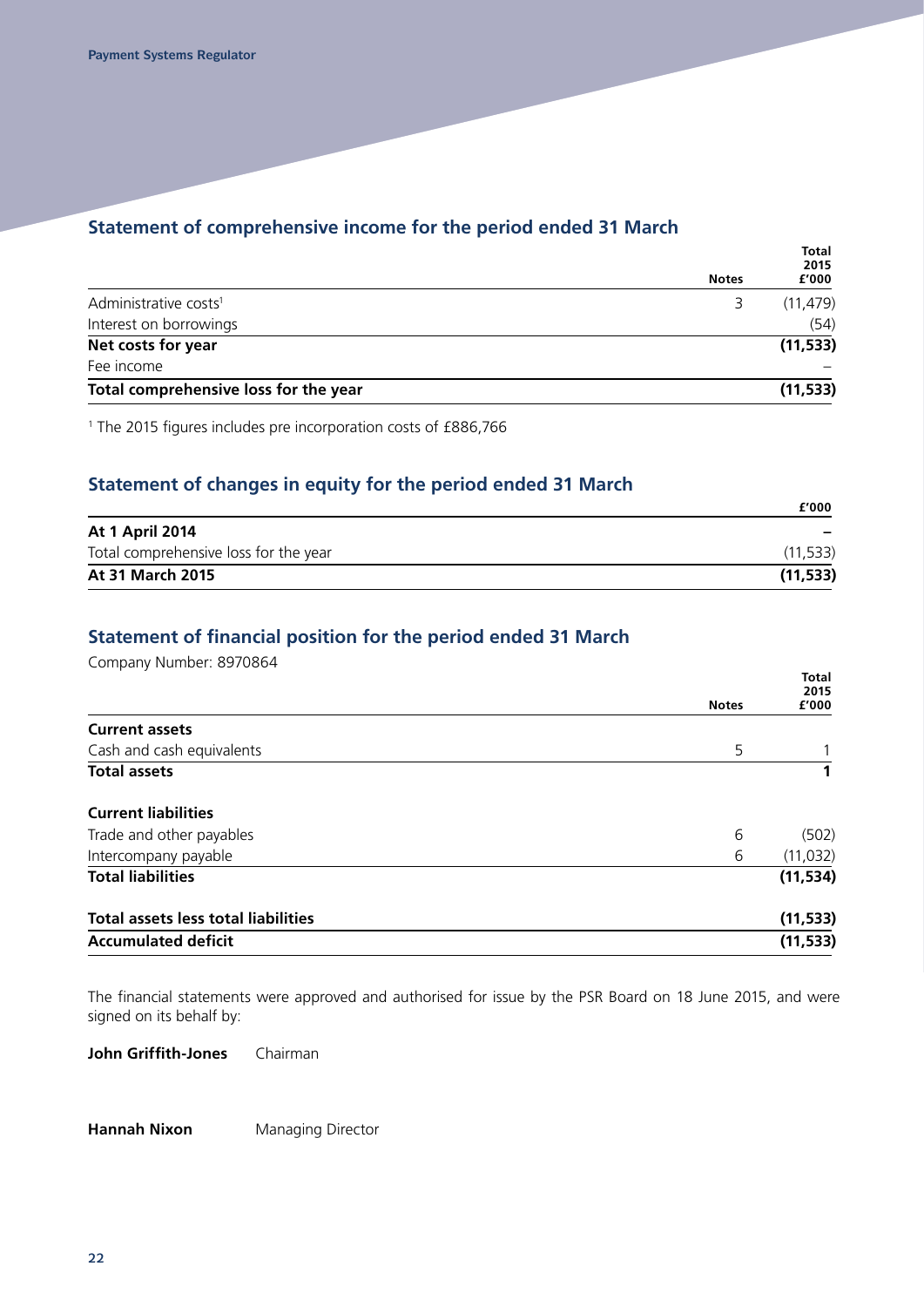## **Statement of cash flows for the period ended 31 March**

|                                                    | <b>Notes</b> | <b>Total</b><br>2015<br>£'000 |
|----------------------------------------------------|--------------|-------------------------------|
| Net cash used by operating activities              |              | 55                            |
| <b>Investing activities</b>                        |              |                               |
| Interest paid                                      |              | (54)                          |
| Net cash used in investing activities              |              | (54)                          |
| Net increase in cash and cash equivalents          |              |                               |
| Cash and cash equivalents at the start of the year |              |                               |
| Cash and cash equivalents at the end of the year   |              |                               |

## **Notes to the financial statements**

#### **1. General information**

The Payment Systems Regulator (PSR) was incorporated on the 1 April 2014 as a private limited company incorporated in the United Kingdom under the Companies Act 2006, limited by shares (a single share with a £1 nominal value, wholly owned by the Financial Conduct Authority). The nature of the PSR's operations is set out in the Strategic Report.

The registered office is 25 The North Colonnade, Canary Wharf, London, E14 5HS.

The financial statements are presented in pounds sterling because that is the currency of the primary economic environment in which the PSR operates.

#### **2. Significant accounting policies**

#### *a. Basis of preparation*

The financial statements have been prepared on a going concern basis, under the historical cost convention in accordance with International Financial Reporting Standards (IFRS) as adopted by the European Union and those parts of the Companies Act 2006 applicable to companies reporting under IFRS.

The principal accounting policies applied in preparation of the financial statements are set out below. These policies have been consistently applied to all the years presented, unless otherwise stated.

#### *b. Changes in accounting policy*

i) New and amended standards adopted:

There are no new or amended IFRS or International Reporting Interpretations Committee (IFRIC) interpretations that would be expected to have a material impact.

ii) New standards, amendments and interpretations issued but not effective for the financial year 1 April 2013 and not early adopted:

There are no other IFRS or IFRIC interpretations not yet effective that would be expected to have a material impact.

#### *c. Statement of comprehensive income*

The format of the statement of comprehensive income has been designed to show net costs before fees levied to cover these costs. It is considered that this format best represents the nature of the activities of the PSR, which involve carrying out statutory functions and levying fees to meet the net cost of those functions.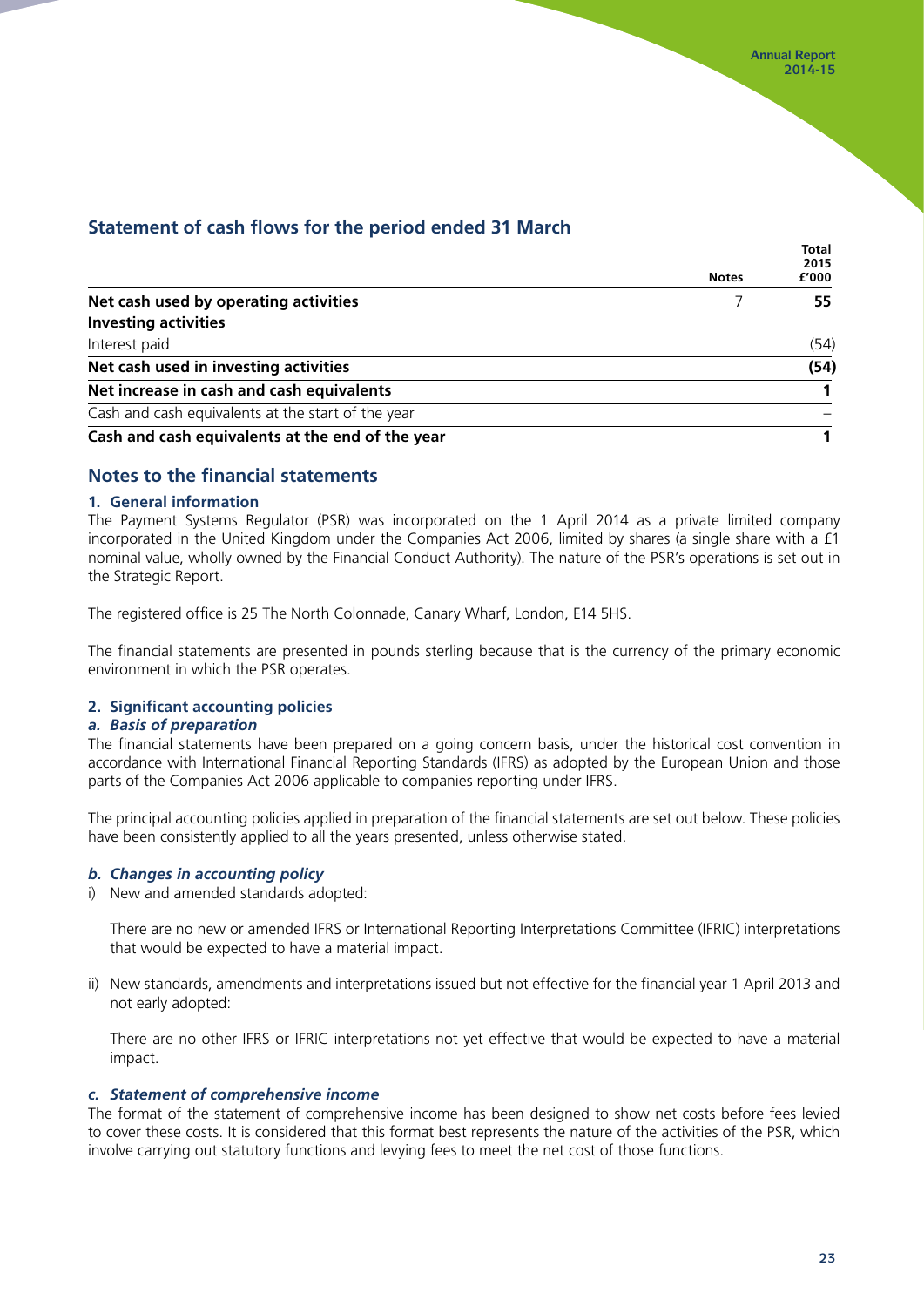#### *d. Revenue recognition*

After consultation with the PSR fee payers it was agreed that the £11.5m set-up costs incurred to 31 March 2015 will be recovered towards the end of 2015 along with the budgeted 2015/16 fees.

#### *e. Financial instruments*

**Trade payables** are recognised initially at fair value and subsequently measured at amortised cost using the effective interest method.

**Cash and cash equivalents** comprise cash in hand, deposits and other short-term liquid investments that are readily convertible to a known amount of cash and are subject to an insignificant risk of changes in value.

#### *f. Retirement benefit costs*

#### **Money Purchase Section (defined contribution)**

The Money Purchase Section of the Plan is a defined contribution plan where the company pays contributions at defined rates to a separate entity.

Payments to the Money Purchase Section of the Plan are recognised as an expense in the statement of comprehensive income, as they fall due. Prepaid contributions are recognised as an asset to the extent that a cost refund or a reduction in future payments is available.

#### **3. Administrative Expenses**

The administrative costs for the period ending 31 March 2015 have been arrived at after charging the following:

|                                   | <b>Notes</b> | <b>Total</b><br>2015<br>£'000 |
|-----------------------------------|--------------|-------------------------------|
| Permanent staff costs             | 4            | 1,899                         |
| Short term resource costs         | 4            | 2,350                         |
| Other staff costs                 |              | 4,392                         |
| Professional fees                 |              | 2,163                         |
| IT costs                          |              | 270                           |
| Accommodation and office services |              | 404                           |
| Other non-staff costs             |              |                               |
| <b>Total</b>                      |              | 11,479                        |

#### **Auditors**

The Comptroller & Auditor General was appointed as auditor on the 1 April 2014 under Financial Services (Banking Reform) Act 2013. The auditor's total remuneration for audit services is set out below:

|                                                                                      | 12 months to<br>31 March 2015<br>£'000 |
|--------------------------------------------------------------------------------------|----------------------------------------|
| Fees payable to the National Audit Office for the audit of the PSR's annual accounts |                                        |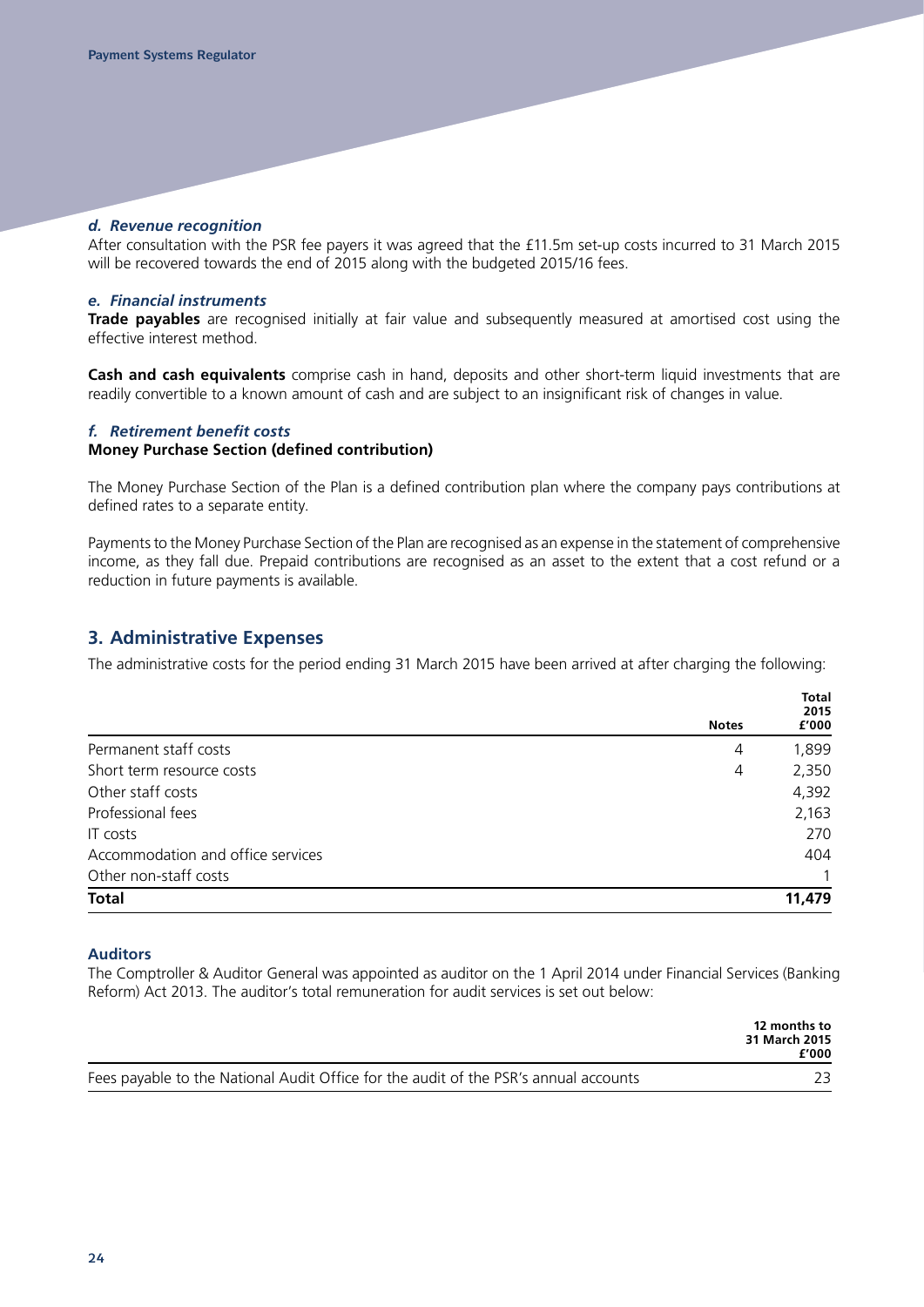## **4. Employee information**

The average number of full-time equivalent employees during the year to March 2015 was 19.

As at 31 March 2015, the PSR had 33 full-time equivalent employees on its payroll.

## **Staff Costs comprise of:** Total

|                                       | 2015<br>£'000 |
|---------------------------------------|---------------|
| Gross salaries and taxable benefits   | 1,574         |
| Employer's national insurance costs   | 182           |
| Employer's defined contribution costs | 143           |
| <b>Permanent staff costs</b>          | 1,899         |
| Temporary                             | 114           |
| Secondees                             | 129           |
| Contractors                           | 2,107         |
| Short term resource costs             | 2,350         |
| <b>Total staff costs</b>              | 4,249         |

## **5. Current assets**

|                  | Total<br>2015<br>£'000 |
|------------------|------------------------|
| Cash equivalents |                        |

Cash and cash equivalents comprise cash and short-term fixed-rate bank deposits with a maturity date of 12 months or less. The carrying amount of these assets approximates to their fair value.

## **6. Current liabilities**

|                                  | Total<br>2015<br>f'000 |
|----------------------------------|------------------------|
| Trade creditors and accruals     | 502                    |
| Intercompany payable - FCA       | 11.032                 |
| <b>Total current liabilities</b> | 11,534                 |

Trade creditors and accruals principally comprise amounts outstanding for trade purchases and on-going costs. The average credit period taken for trade payables is 26 days. The directors consider the carrying amount of trade payables approximates to their fair value.

**Intercompany payable** is based on a provision of services agreement between the FCA and the PSR which sets out the services that are supplied and their respective costs. These costs are based on charges the FCA incurs.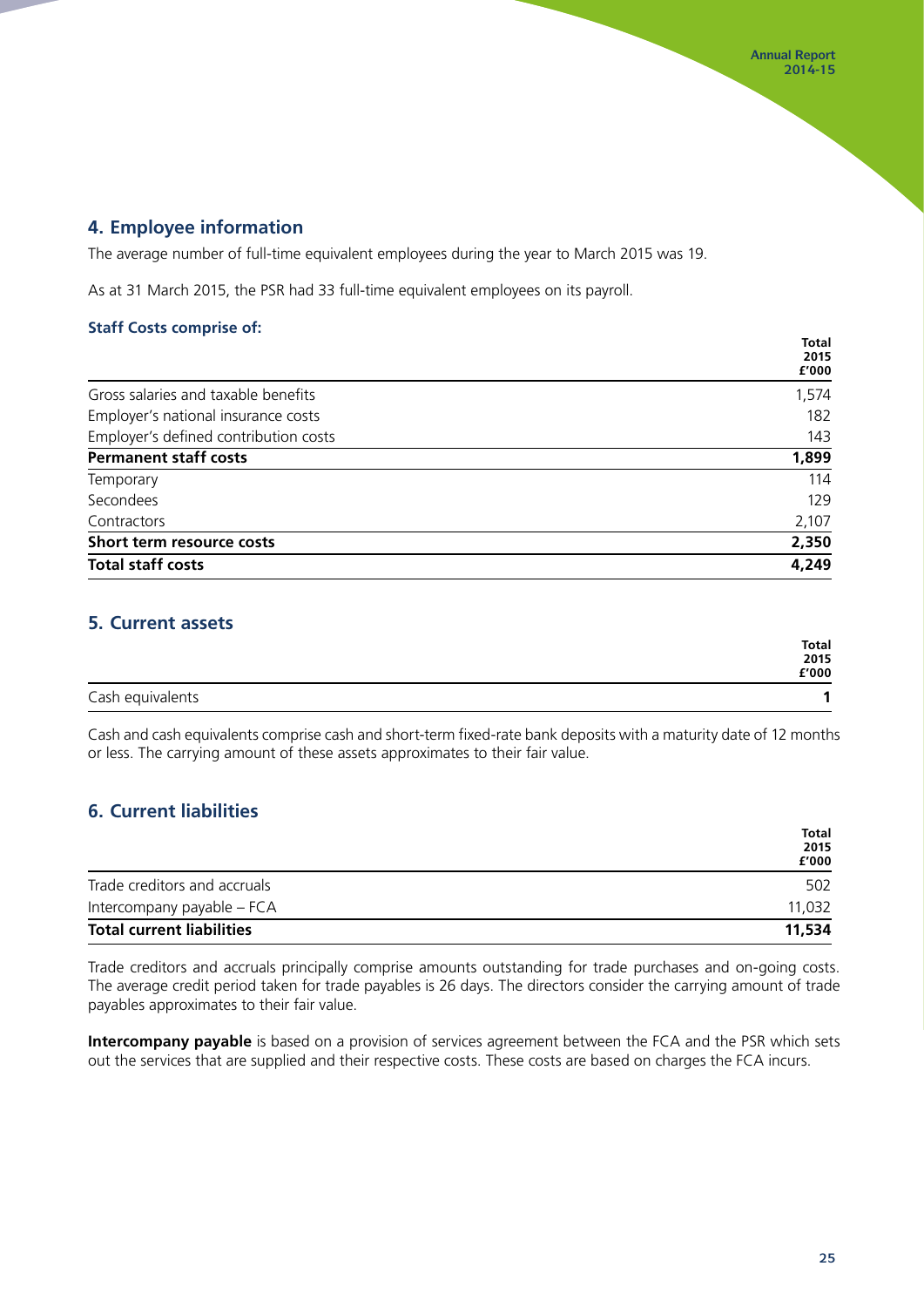## **7. Related party transactions**

#### **Remuneration of key management personnel**

The remuneration of key management personnel is set out below in aggregate for each of the categories specified in IAS 24 Related Party Disclosures. Key management personnel includes executive board members. This includes senior management acting in the role of director for more than 3 months.

|                          | Total<br>2015<br>£'000 |
|--------------------------|------------------------|
| Short-term benefits      | 199                    |
| Post-employment benefits | 20                     |
| Termination benefits     |                        |
|                          | 219                    |

#### **Transactions with the FCA**

The FCA provides certain services to the PSR, which are set out in the provision of service agreement. Below are the transactions with the FCA.

|                                   | <b>Total</b><br>2015<br>£'000 |
|-----------------------------------|-------------------------------|
| Other staff costs                 | 3,939                         |
| IT costs                          | 160                           |
| Accommodation and office services | 404                           |
| Interest on borrowings            |                               |
|                                   | 4,504                         |

The PSR is currently funded by the FCA through inter-company debt and at 31 March 2015, the inter-company payable due from the PSR to the FCA was £11.0m as set out in note 6 above. The PSR anticipates recovering its setup costs from fee payers in 2015/16. The £0.5m relating to trade creditors and accruals (also set out in note 6) will be settled by the FCA and will then become payable by the PSR to the FCA.

## **8. Notes to the cash flow statement**

|                                                          | <b>Note</b> | <b>Total</b><br>2015<br>£'000 |
|----------------------------------------------------------|-------------|-------------------------------|
| Deficit for the year from operations                     |             | (11, 533)                     |
| <b>Adjustments for:</b>                                  |             |                               |
| Interest payable on borrowings                           |             | 54                            |
| Operating cash flows before movements in working capital |             | (11, 479)                     |
| Increase in payables                                     | 6           | 11,534                        |
| Net cash used by operations                              |             | 55                            |

### **9. Events after the reporting period**

There are no events to note after the reporting period.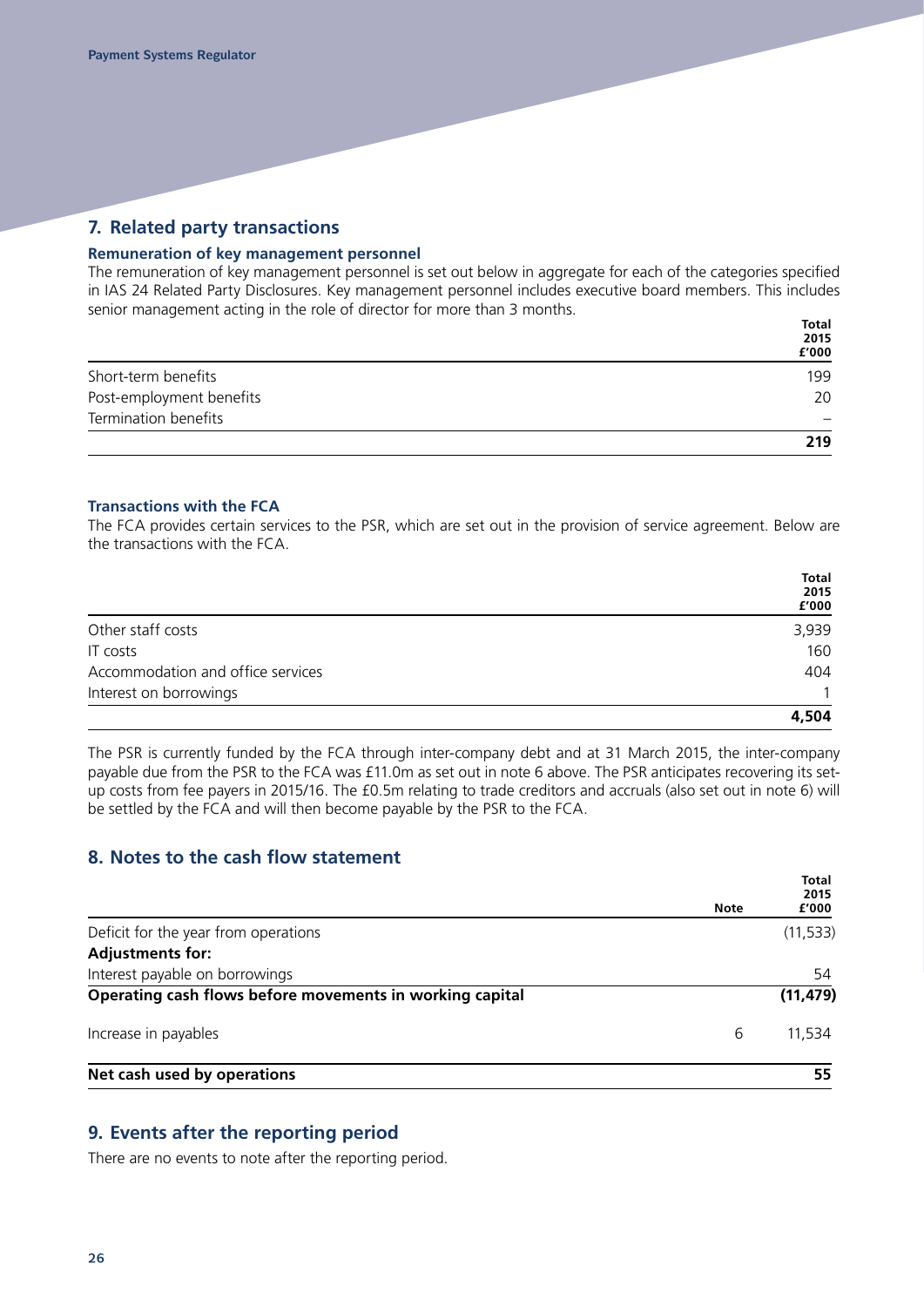**Annual Report 2014-15**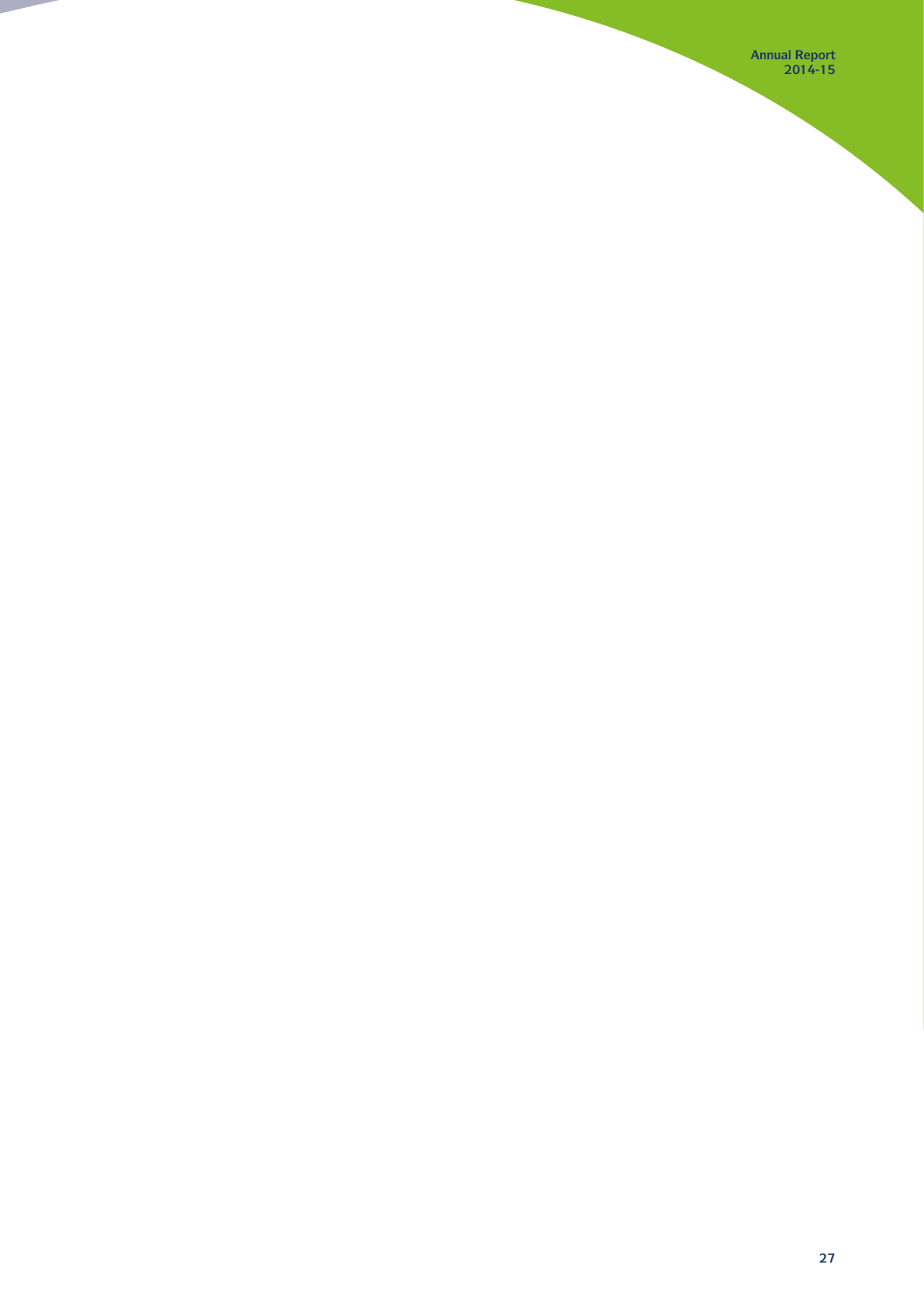**Payment Systems Regulator**